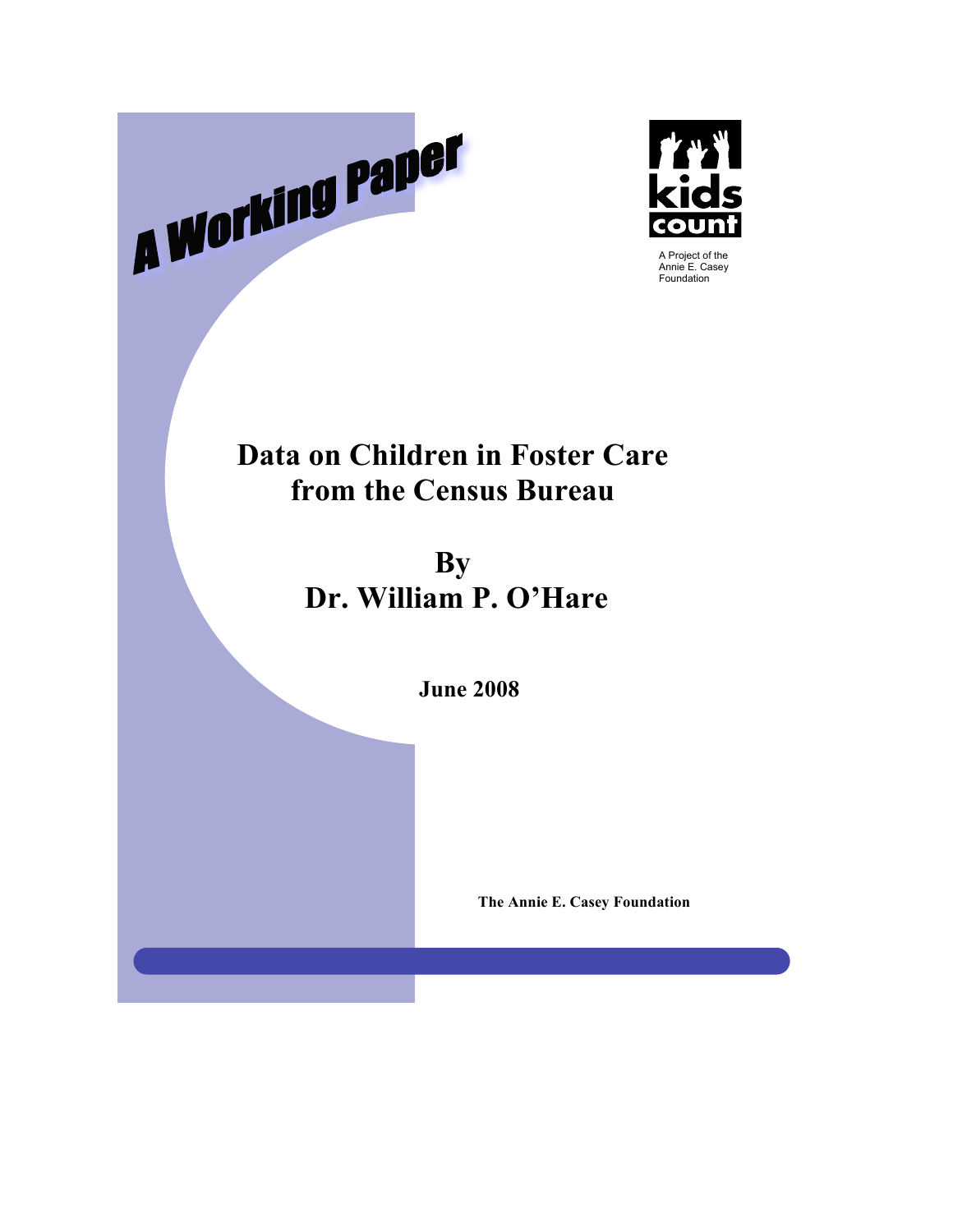#### Data on Children in Foster Care from the Census Bureau

By Dr. William P. O'Hare The Annie E. Casey Foundation

## Executive Summary

This paper provides the first systematic examination of data regarding children in foster care collected by the U. S. Census Bureau. The 2000 Census was the first Decennial Census in the United States to identify children in foster care and data on foster children have been collected in the American Community Survey (ACS) each year since 2000.

The study is exploratory and descriptive. The paper is meant to illustrate the kind of analysis that can be done with Census Bureau data regarding foster children. The paper first examines the question used to identify foster children in the Decennial Census (as well as the American Community Survey). It is important to recognize that the Census Bureau surveys identify only about half of the number of children shown to be in foster care based on administrative records. I argue that the data collected in the Census Bureau surveys primarily reflect those children living in non-kinship family foster care, but not those living in kinship care or those in institutional or group home settings. Nonetheless, the Census Bureau data represent an important source of information on a large segment of the foster child population and the households where they live.

Comparisons based on Census Bureau data show that households with foster children are different from other households with children on almost every dimension examined. In general, households with foster children are disadvantaged compared to all households with children. In terms of living arrangements, analysis shows that compared to all households with children, households with foster children are typically: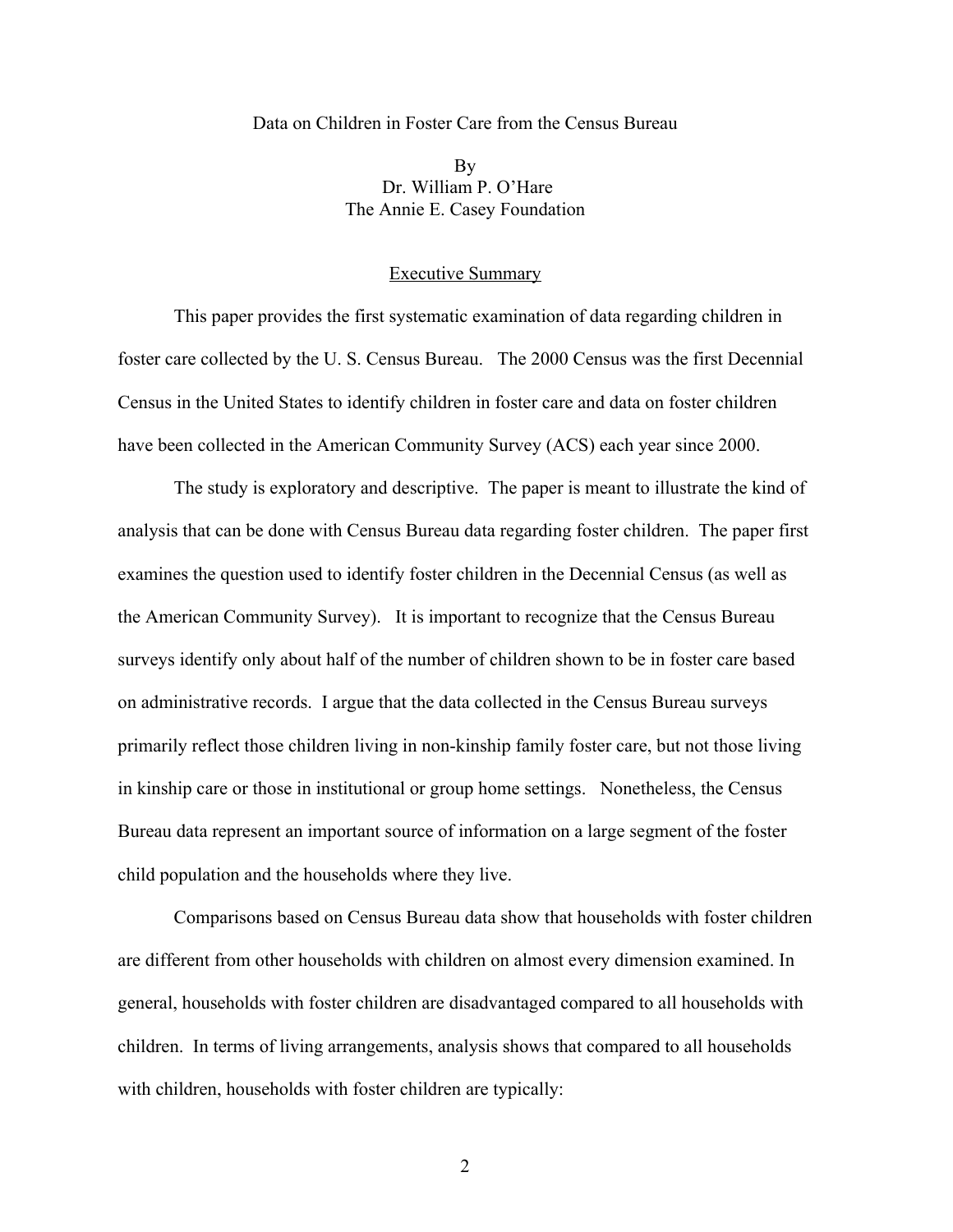- Larger than other households with children
- Have a larger number of children
- Have a larger ratio of children to adults
- Less likely to be married-couple households
- More likely to be single-parent or cohabiting-couple households

With respect to socioeconomic measures, analysis shows that compared to all households with children, households with foster children are:

- More likely to be in low-income families (income less than 200 percent of the poverty line)
- Have lower average household income
- More likely to have a severe financial housing burden, that is, paying more than 30 percent of their income on housing
- More likely to report receiving public assistance income
- More likely to be have a householder or spouse who did not complete high school
- Less likely to have a householder or spouse who graduated from college
- More likely to have a householder or spouse who did not work in the previous year
- Less likely to have a householder or spouse who worked full time in the previous year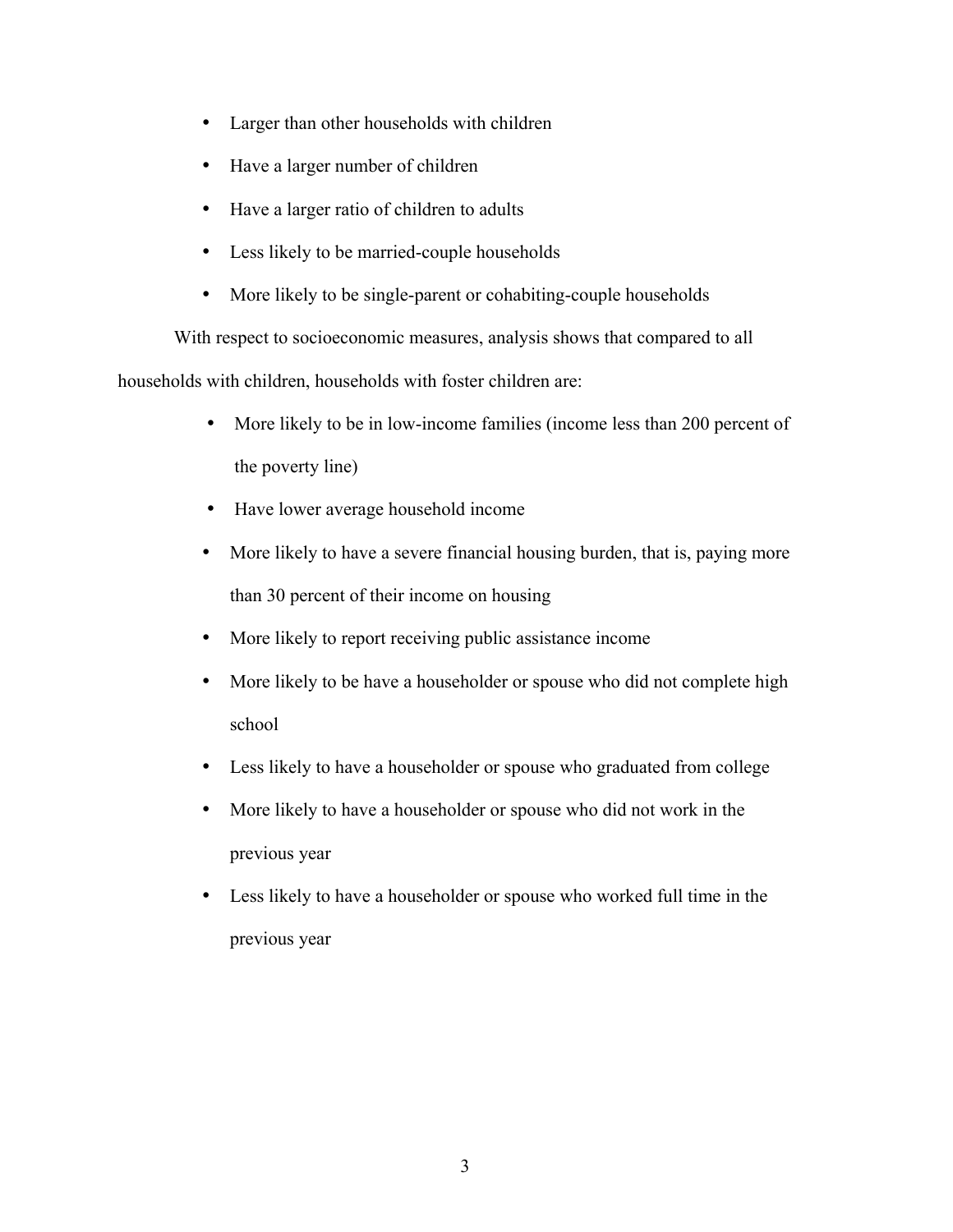## Data on Children in Foster Care from the Census Bureau

By William P. O'Hare The Annie E. Casey Foundation

## Introduction

This paper provides the first systematic examination of data regarding children in foster care collected by the U. S. Census Bureau. The 2000 Census was the first Decennial Census in the United States to identify children in foster care and data on foster children have been collected in the American Community Survey (ACS) each year since 2000. These two data sources are the main focus of this paper.

The first part of the paper discusses quality and usefulness of the data on foster children derived from the Census Bureau's Decennial Census and American Community Survey (ACS). Data from the Census Bureau are compared to data from the Adoption, Foster Care Analysis and Research System (AFCARS), which shows that the Census Bureau surveys capture only about half the number of children in foster care at any point in time. On this issue, I argue that the data collected by the Census Bureau in the 2000 Decennial Census and in the ACS are a good reflection of the children in what is commonly called non-relative family foster care, but do not capture many of the foster children in kinship care or those living in group quarters such as group homes or institutions.

The second part of the paper uses the 2006 ACS to provide data on the characteristics of non-kinship family foster care households compared to all households with children. The analysis first focuses on characteristics of household living arrangements, including family size and family structure, and the second part of the analysis examines socioeconomic characteristics of households with foster children. There is no other source of systematic data that provides such information for foster care providers or households where foster children live.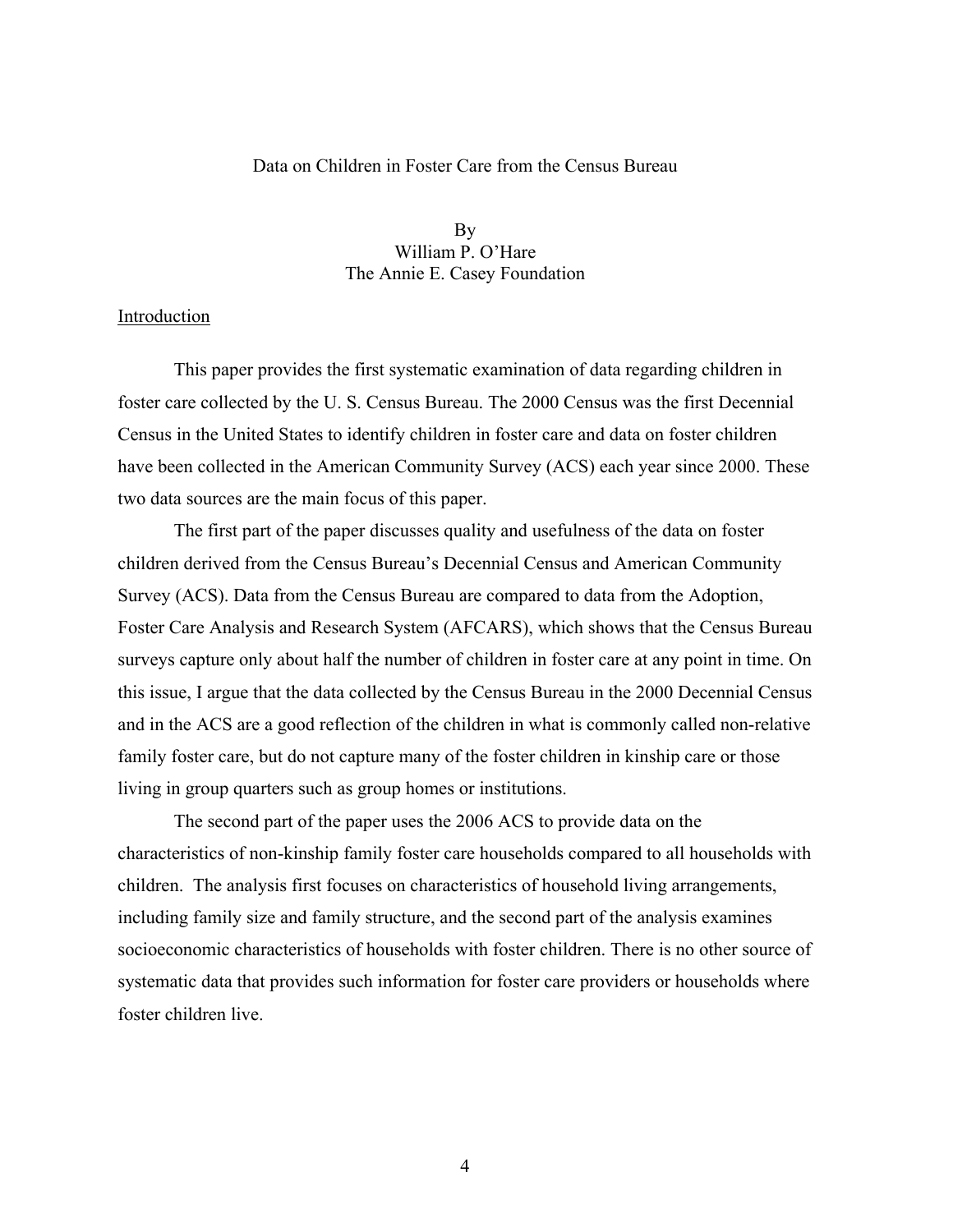#### Background

Foster care impacts a significant number of children. Administrative data from AFCARS indicate that in 2000 there were 544,303 children in foster care at the end of September 2000. However, this does not reflect the full impact of foster care. AFCARS records also indicate that there were more than 700,000 children who passed through foster care at some point during Fiscal Year 2000. This means about 1 percent of children experienced foster care in 2000. Finally, one analysis found that about 5 percent of the children born in 1990 had experienced foster care by the time they were 15 years old.<sup>1</sup> This means that roughly 200,000 children from that birth cohort experienced foster care before reaching age 15. So it appears that the foster care system touches the lives of many more children than the single year snapshot data suggest.

It is important to recognize that foster children are among the most vulnerable groups in our society.<sup>2</sup> One comprehensive study<sup>3</sup> concluded, "Overall, the existing research suggests that children in foster care have more compromised developmental outcomes than children who do not experience placement in foster care." As a recent editorial in the San Francisco Chronicle<sup>4</sup> says, "Young people in the nation's troubled foster-care system are all too accustomed to inattention and indignities from bureaucracies that are supposed to be caring for them."

Typically children end up living in foster care when child welfare agencies remove them from the birth families because of abuse or neglect on the part of their parents. So their lives are already traumatic before they enter foster care. Too often the foster care experience adds to the disadvantages these children experience. Older children in particular often end up living in a series of foster homes or group homes, before they "age out" of foster care. In most states, under current law, children in foster care are "emancipated" and on their own at age 18. By the time they leave foster care, a large proportion of these children are behind in school, partly from having to change schools repeatedly as they move from one living arrangement to another. Youth aging out of foster care often have a host of other socioemotional problems. One study found, that more than half (55 percent) of 21-year-olds who had "aged out of foster care" had been arrested at least once between age 18 and 21, compared to only 8 percent of a similar-age group who did not age out of foster care.<sup>5</sup>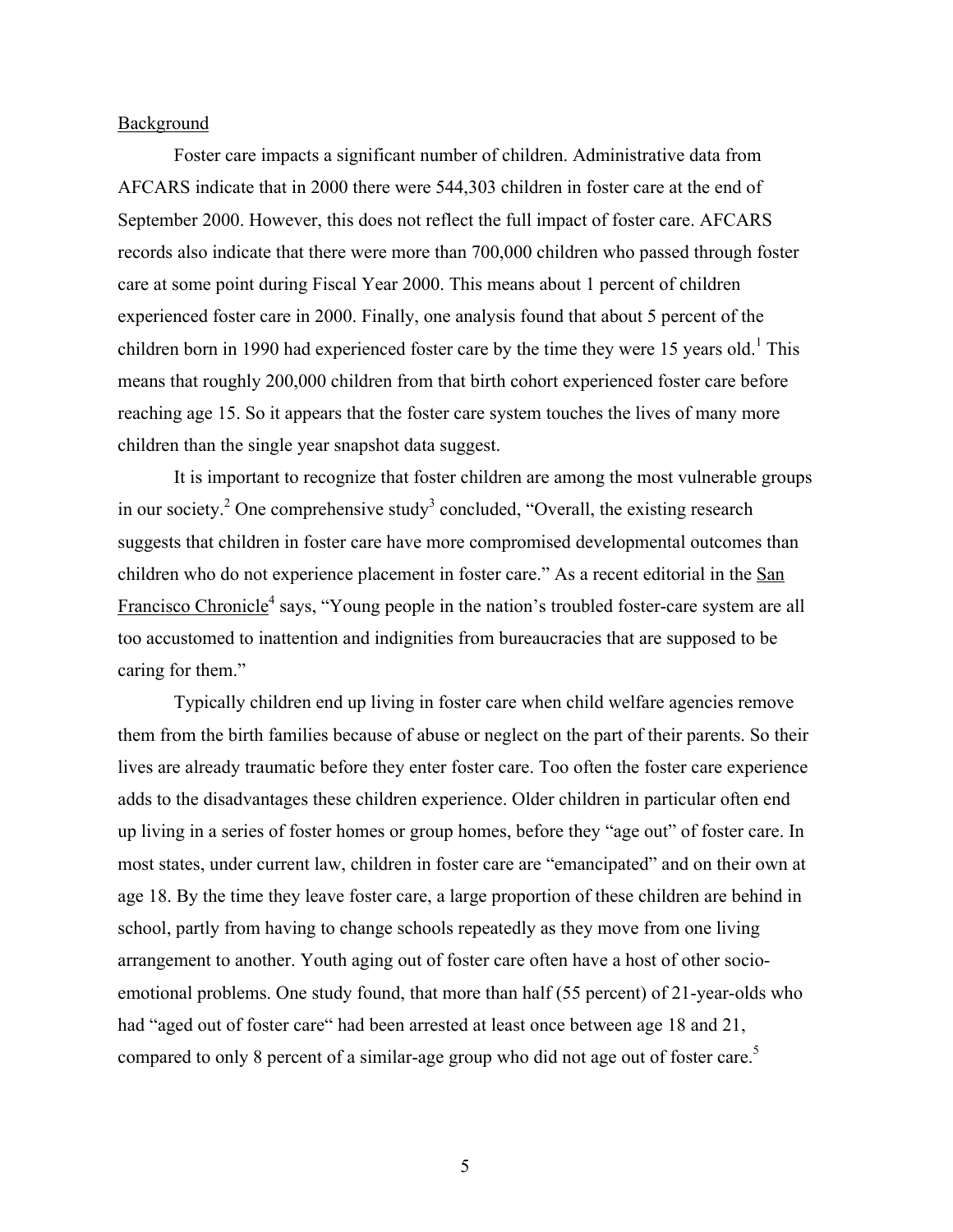## Sources of Data on Foster Children from the Census Bureau

There are at least four different sources of data on foster children from the Census Bureau. It is encouraging that they all produce relatively similar numbers. The sources of data along with recent estimates from those sources are shown in Table 1.

|      | American<br>Community<br>Survey | March<br>Current<br>Population<br>Survey |              | 2000 Decennial<br>Census | Survey of<br>Income and<br>Program<br>Participation |
|------|---------------------------------|------------------------------------------|--------------|--------------------------|-----------------------------------------------------|
|      |                                 |                                          | 100%<br>file | Sample                   |                                                     |
| 2000 | 283,000                         | 262,000                                  | 335,000      | 292,000                  |                                                     |
| 2001 | 326,000                         | 269,000                                  |              |                          | 245,000                                             |
| 2002 | 312,000                         | 270,000                                  |              |                          |                                                     |
| 2003 | 315,000                         | 258,000                                  |              |                          |                                                     |
| 2004 | 298,000                         | 227,000                                  |              |                          | 308,000                                             |
| 2005 | 309,000                         | 240,000                                  |              |                          |                                                     |
| 2006 | 297,000                         | 267,900                                  |              |                          |                                                     |

Table 1. Estimates of the Number of Children in Foster Care from Various Census Bureau Sources

All estimates rounded to the nearest 1,000.

Collectively, recent estimates of foster children from these sources vary from a low of 227,000 in the 2004 March CPS to a high of 335,000 in the short-form 2000 Census data. It should be noted that the 2004 March CPS estimate has a very large standard error in large part because it is based on only 199 observations. Given the relatively small sample size for these estimates the figures are remarkably consistent. It should be noted that the 2000 Decennial Census was the first Decennial Census to identify foster children and the 2010 Decennial Census will not identify foster children.<sup>6</sup>

The remainder of this study will focus on data from the 2000 Census and the 2006 ACS. Data from the 2000 Census are used to gain a better understanding of how data from the Census Bureau matches data from administrative sources. Data from the 2006 ACS are used because it provides the most recent data on foster children from the Census Bureau and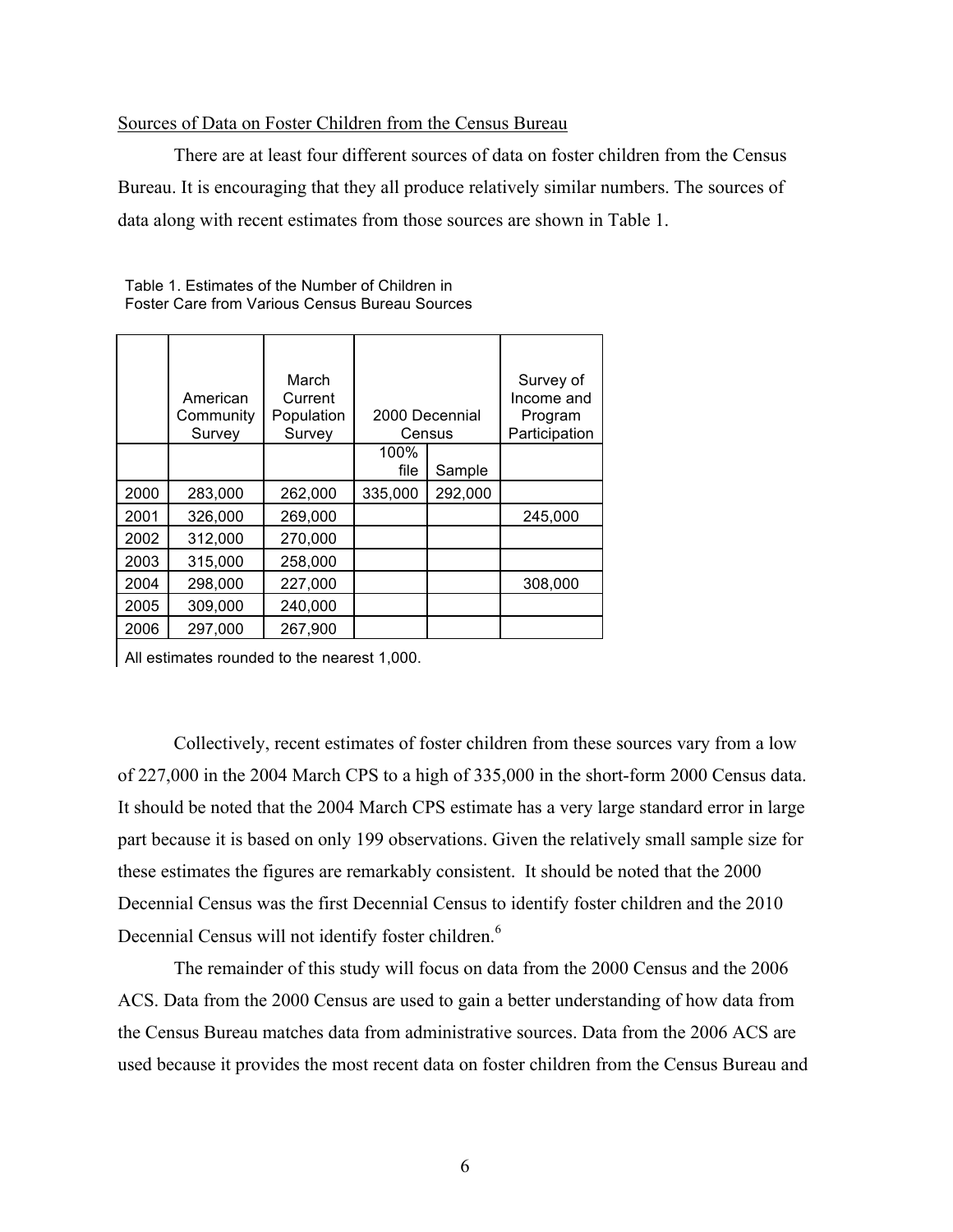because the ACS is the major source that will be used to ascertain information on foster children from the Census Bureau as we move forward.

## Quality of Data on Foster Children Collected by the Census Bureau

In the 2000 Decennial Census data collection process, one person in the household (usually the homeowner or the person in whose name an apartment or house is rented) was designated as the householder, and all the other household members were then categorized in terms of their relationship to the householder. Census Bureau respondents were offered 16 different options for this question (see Table 2). Foster child was one of the options for the relationship to householder question.

**All Children**

|        | Table 2. All Children (under age 18) by Relationship to Householder: 2000 |
|--------|---------------------------------------------------------------------------|
| Census |                                                                           |

|                              | <b>Number</b> | <b>Percent</b> |
|------------------------------|---------------|----------------|
| <b>Total</b>                 | 72,174,979    | 100.0          |
|                              |               |                |
| Householder                  | 38,207        | 0.1            |
| <b>Husband/wife</b>          | 22,759        | under 0.05     |
| Natural born son/daughter    | 59,746,031    | 82.8           |
| <b>Adopted son/daughter</b>  | 1,592,202     | 2.2            |
| Stepson/stepdaughter         | 3,309,975     | 4.6            |
| <b>Brother/sister</b>        | 242,697       | 0.3            |
| <b>Grandchild</b>            | 4,447,180     | 6.2            |
| Son-in-law/daughter-in-law   | 27,553        | under 0.05     |
| <b>Other relative</b>        | 217,547       | 0.3            |
| Brother-in-law/sister-in-law | 42,148        | 0.1            |
| <b>Nephew/niece</b>          | 837,837       | 1.2            |
| Cousin                       | 75,219        | 0.1            |
| Roomer/boarder               | 146,230       | 0.2            |
| Housemate/roommate           | 45,780        | 0.1            |
| <b>Unmarried partner</b>     | 23,298        | under 0.05     |
| <b>Foster child</b>          | 289,160       | 0.4            |
| <b>Other non-relative</b>    | 770,764       | 1.1            |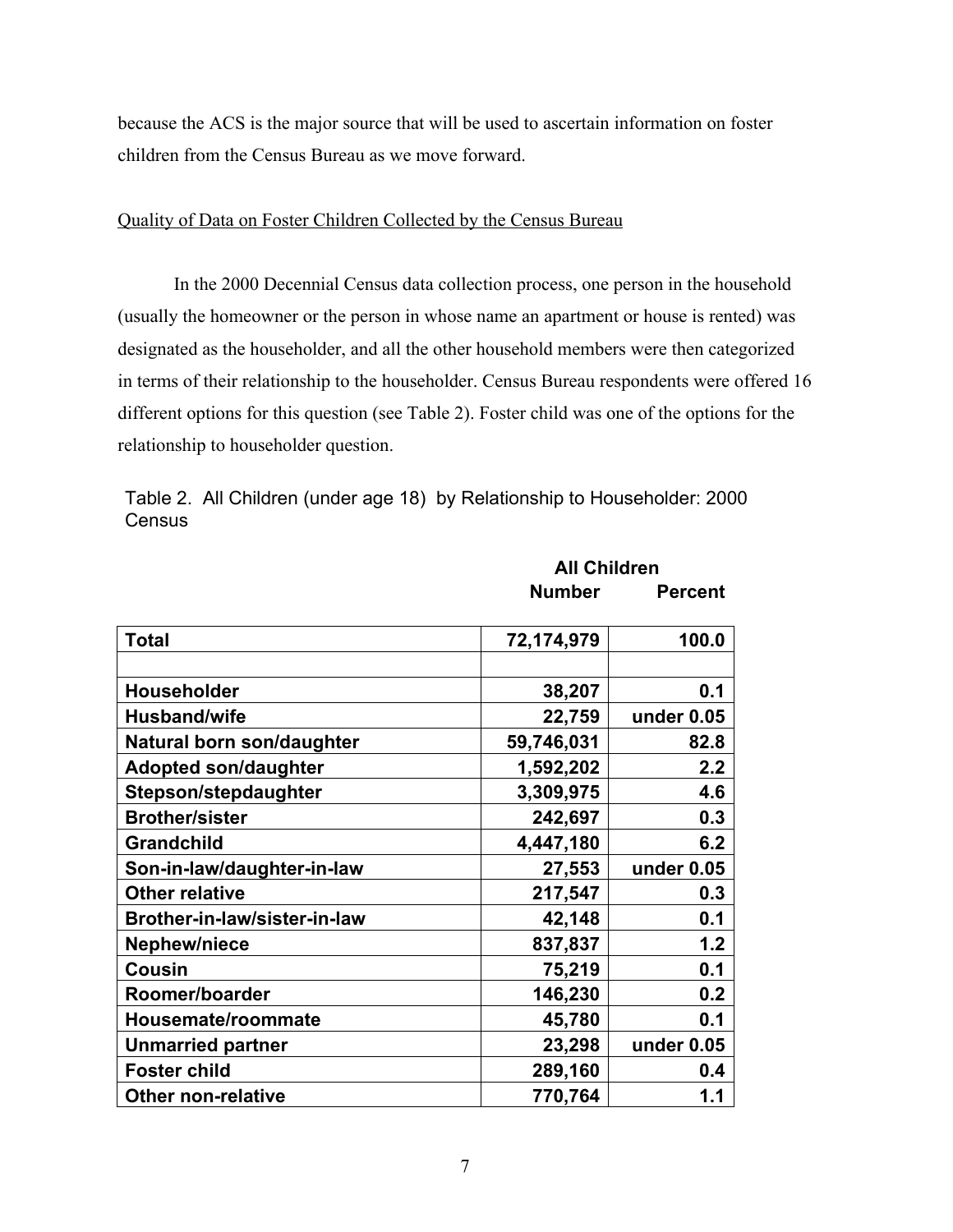| <b>Institutionalized GQ person</b> | 155,156 | 0.2 |
|------------------------------------|---------|-----|
| Non-institutionalized GQ person    | 145,236 | 0.2 |
| Course 2000 Conque 40/ DUMC file   |         |     |

**Source: 2000 Census 1% PUMS file.**

The 2000 Census 100-percent file<sup>7</sup> shows 334,974 children in the foster child category compared to 552,000 in AFCARS in September 2000.<sup>8</sup> The one-in-six sample used to ascertain socioeconomic characteristics has a big impact on the aggregate Census Bureaus foster child population estimate. The 2000 Census shows 291,507 children in the foster care category based on sample data (see Table 2). $9$  The 1-percent PUMS file from the 2000 Census shows 289,160 foster children.

 It is not clear why the number of foster children in the 100-percent file is so much larger than the number in the sample data, but the fact that weights assigned to sample cases are not controlled for household relationship may play a role.

## Why Foster Children Are Under-Identified in the Census

There is no good estimate of the extent to which foster children are actually missed in the Decennial Census, but there are a number of reasons why one might expect some of them to be missed in the Census. Many foster children are in an individual foster home for only a short period of time, and in the context of "usual place of residence" the Census respondent may not feel the foster child is part of the household in terms of filling out the Census form. The 2005 AFCARS report indicates that there were about 96,000 children who exited foster care in less than 5 months, and almost 50,000 who exited in less than one month in foster care.<sup>10</sup>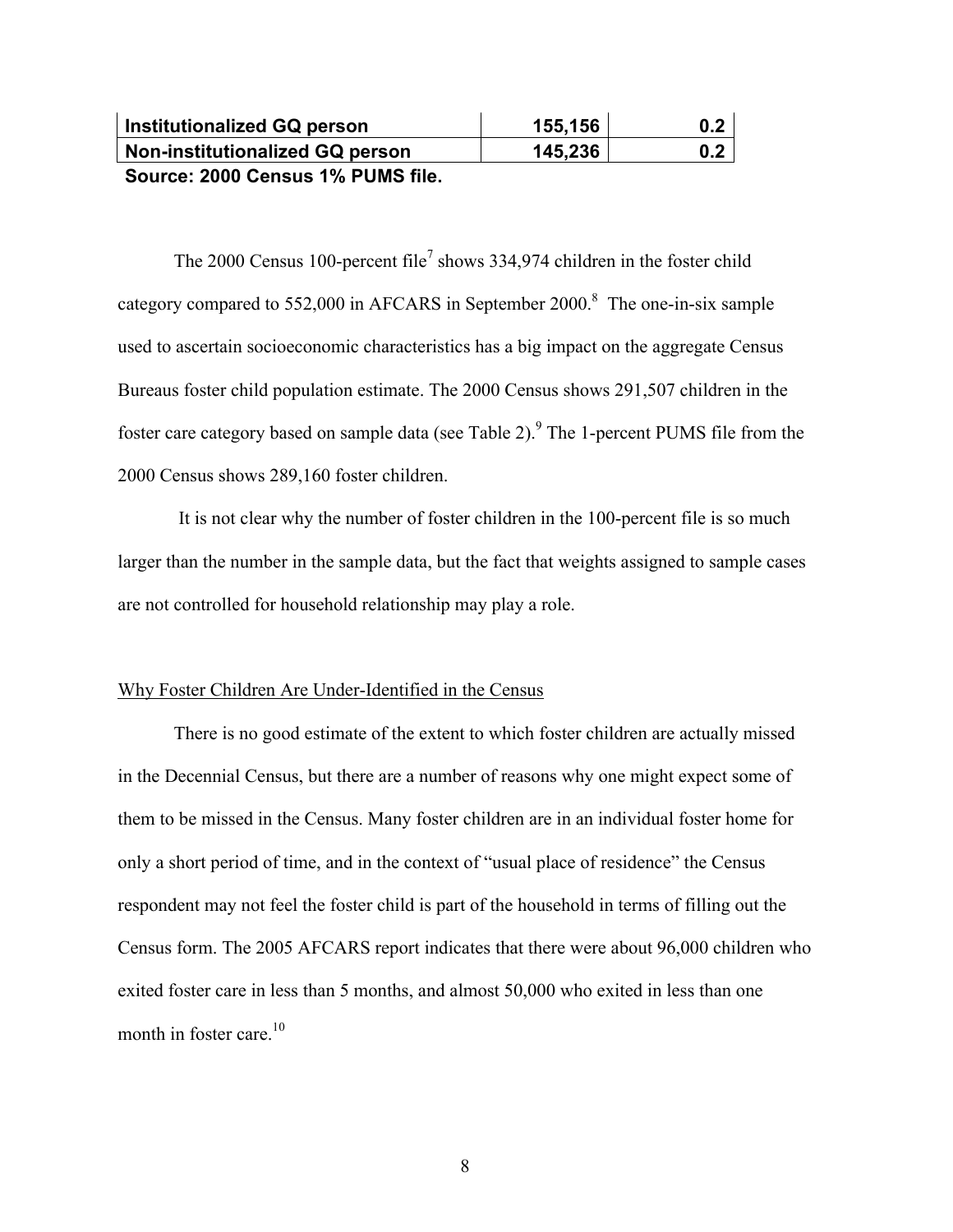A small number of children in foster care are probably not included in the Census count at all. It is likely that many foster children are included in the Census Bureau but are not classified as foster children because they legitimately belong in another Census category or they are in group quarters where foster care status is never assessed.

A scan of the placement categories for children in foster care suggests a number of reasons why many of them may not be identified as such in the Census. In the AFCARS data, each child is included in one of seven placement categories shown in Table 3.

The 2000 Census data and the AFCARS figures are inconsistent, in part, because the Census Bureau limited the foster child category to those under age 18. Persons over age 17 who marked "foster child" had there status changed by the Census Bureau. In the 2000 AFCARS report, there were nearly 25,000 people in foster care who were 18, 19, or 20 years old. Starting in the 2008 ACS, persons up to age 20 will be included in the foster child category, which should remedy this inconsistency.

|                                                            |         | Percent of  |
|------------------------------------------------------------|---------|-------------|
|                                                            |         | foster care |
| Total                                                      | 544,303 | under 18    |
| age 18 or older                                            | 24,947  | Population  |
| Total (in foster care at the end of FY 2000) under age 18  | 519,356 | 100         |
| Group Home or Institution (under age 18)                   | 88,420  | 17.0        |
| Foster Family Home, Relative (Kinship Care) (under age 18) | 129,977 | 25.0        |
| Trial Home Visit (under age 18)                            | 17,532  | 3.4         |
| Runaway or Independent Living (under age 18)               | 9,633   | 1.9         |
| Missing Current Placement Information                      | 10,118  | 1.9         |
|                                                            |         |             |
| Pre-Adoptive Home (under age 18)                           | 21,265  | 4.1         |
| Non-Relative Family Foster Home (under age 18)             | 242,411 | 46.7        |

Table 3. Placement of Children in Foster Care FY 2000

In 2000, 88,420 children under age 18 in foster care were in group homes or institutions. The Census Bureau's questionnaire used in group homes and institutions does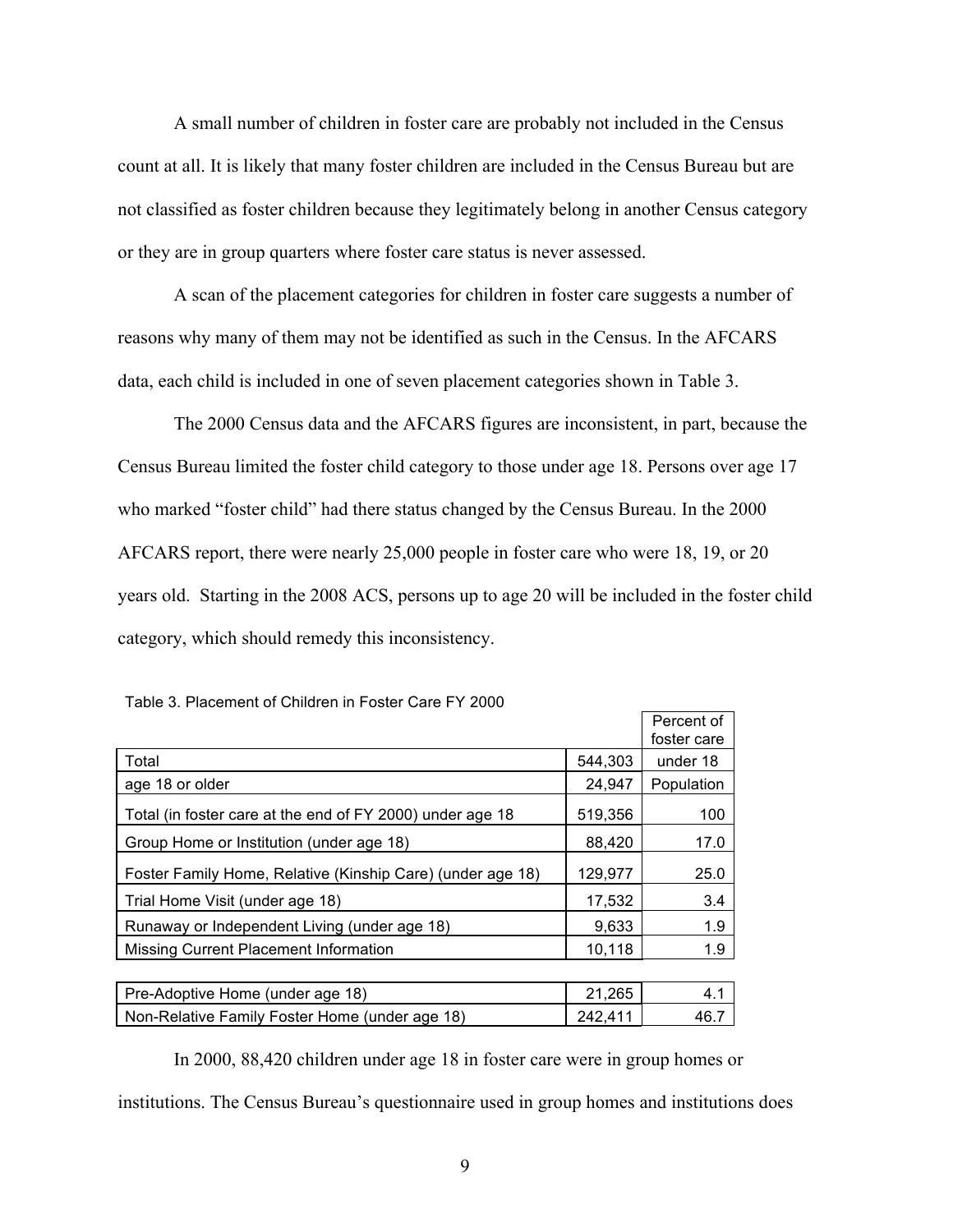not include a question about each person's relationship to the householder so these foster children would not be identified as such. Thus, the 17 percent of foster children living in group homes or institutions in 2000 are not likely to be included in the Census figures as foster children.

About a quarter of the children in foster care in FY 2000 (129,977 children under age 18) were living in "kinship care" where they are placed with relatives.<sup>11</sup> In this context, the foster child is likely to have a relationship to the householder, such as niece/nephew or grandchild, which is likely to be marked on the Census form instead of the foster child category.

According to the instructions accompanying the  $ACS^{12}$ , a foster child is defined as:

• **Foster Child –** A foster child is a person who is under 18 years old placed by the local government in a household to receive parental care. Foster children may be living in the household for just a brief period or for several years. Foster children are nonrelatives of the householder. If the foster child is also related to the householder, the child is classified as that specific relative.

To the extent respondents are aware of or pay attention to instructions accompanying the Census Bureau surveys, they instruct them to put related foster children into the related category rather than the foster child category.

There were 17,532 children (3 percent of foster children) in foster care in 2000 who were in trial home visits. These are visits back to the home of the child's birth parent(s) to see if reunification is feasible. It seems unlikely that a parent would report their child as being in foster care in this context.

There were 10,118 children in the AFCARS data in 2000 where the current placement information was unknown and another 9,633 classified as "runaway or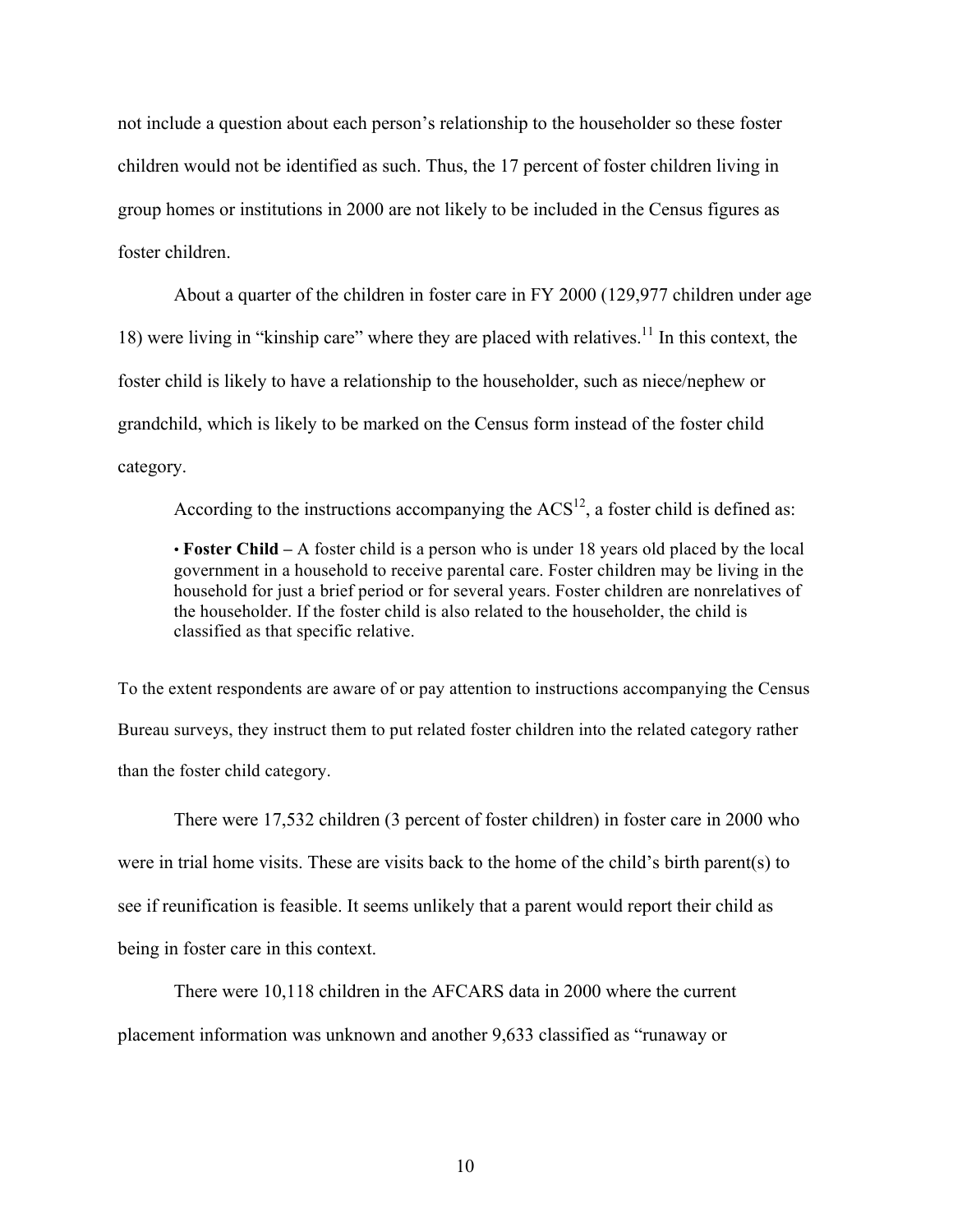independent living." It seems unlikely that many of the children in these two categories were counted as foster children in the 2000 Decennial Census.

In 2000, the number of children under age 18 in non-kinship family foster care (including those children who were on pre-adoptive home visits) in the AFCARS system was 263,676, which is much closer to the number of foster children identified in the Census.

The fact that the Census Bureau figure for the number of children in foster care is slightly higher than the AFCARS figure for non-kinship family foster care may be due to a number of factors including sampling error, conceptual fuzziness, and respondent misunderstandings.<sup>13</sup> There are also a number of reasons why the AFCARS figure (263,676) may be inaccurate.<sup>14</sup> It is also important to recognize that the AFCARS data only reflect foster children who have been put into the foster care system through the state or local child welfare agencies. Children may enter foster care through other means.

Some Census respondents are likely to think of foster care in a much more informal way. One survey estimated that there were 405,000 children in kinship foster care in 2002 compared to 131,000 included in the 2001 AFCARS data.<sup>15</sup> The fact that there are nearly 3 million children in the country living with neither parent provides ample opportunity for adults to feel that they may be taking care of someone who could be defined as a foster child even if they do not meet the AFCARS definition.

There is probably some conceptual fuzziness about the concept of foster care among some survey respondents. One study found between 2 and 7 percent of respondents who indicated they had a foster child in their household were incorrect in terms of the definition of foster child used in the AFCARS data.<sup>16</sup>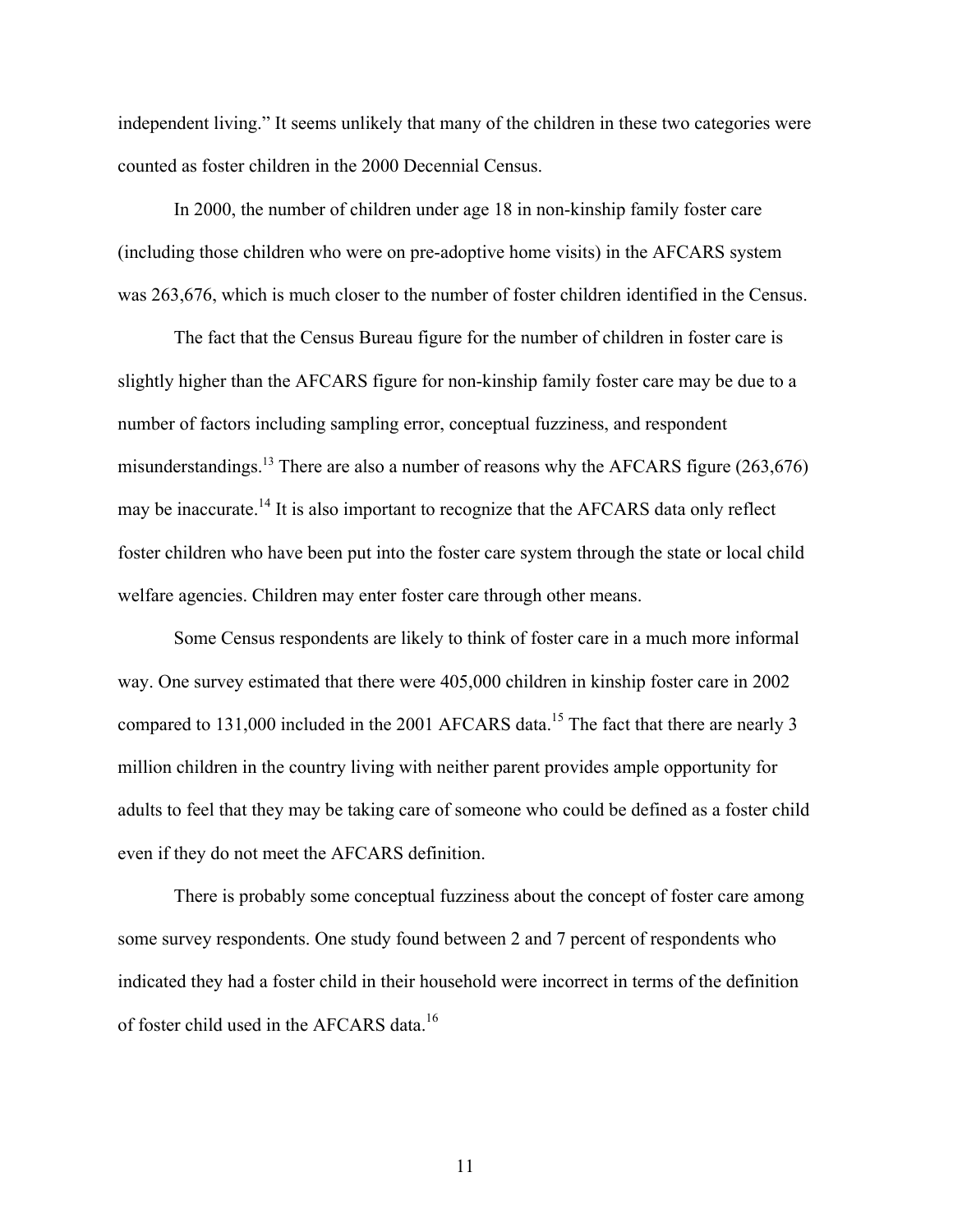It is also important to note that foster children in subfamilies are not identified as foster children in the Census because they are not a foster child of the householder. For example, in a cohabiting-couple household where the female partner has a foster child but the male partner is named the householder on the Census form, the foster child would not be identified as such on the Census form because the child is not a foster child of the householder. While this situation would explain why the number of foster children identified in the Census is lower not higher, than AFCARS data, it also reflects the broader point about uncertainty in identifying foster children.

Table 4 shows the relationship between the foster child figures from the ACS from 2000 to 2005 along with the figures on non-kinship family foster care from AFCARS. There is a remarkable consistency in the relationship between these two sets of figures. Overall the figures from AFCARS are between 1.11 and 1.20 larger than those from the ACS. If you disregard the figure for 2000, the first year of the ACS (C2SS), the relationship is even more consistent. It appears that the Census data collection is identifying a relatively consistent subset of children in foster care.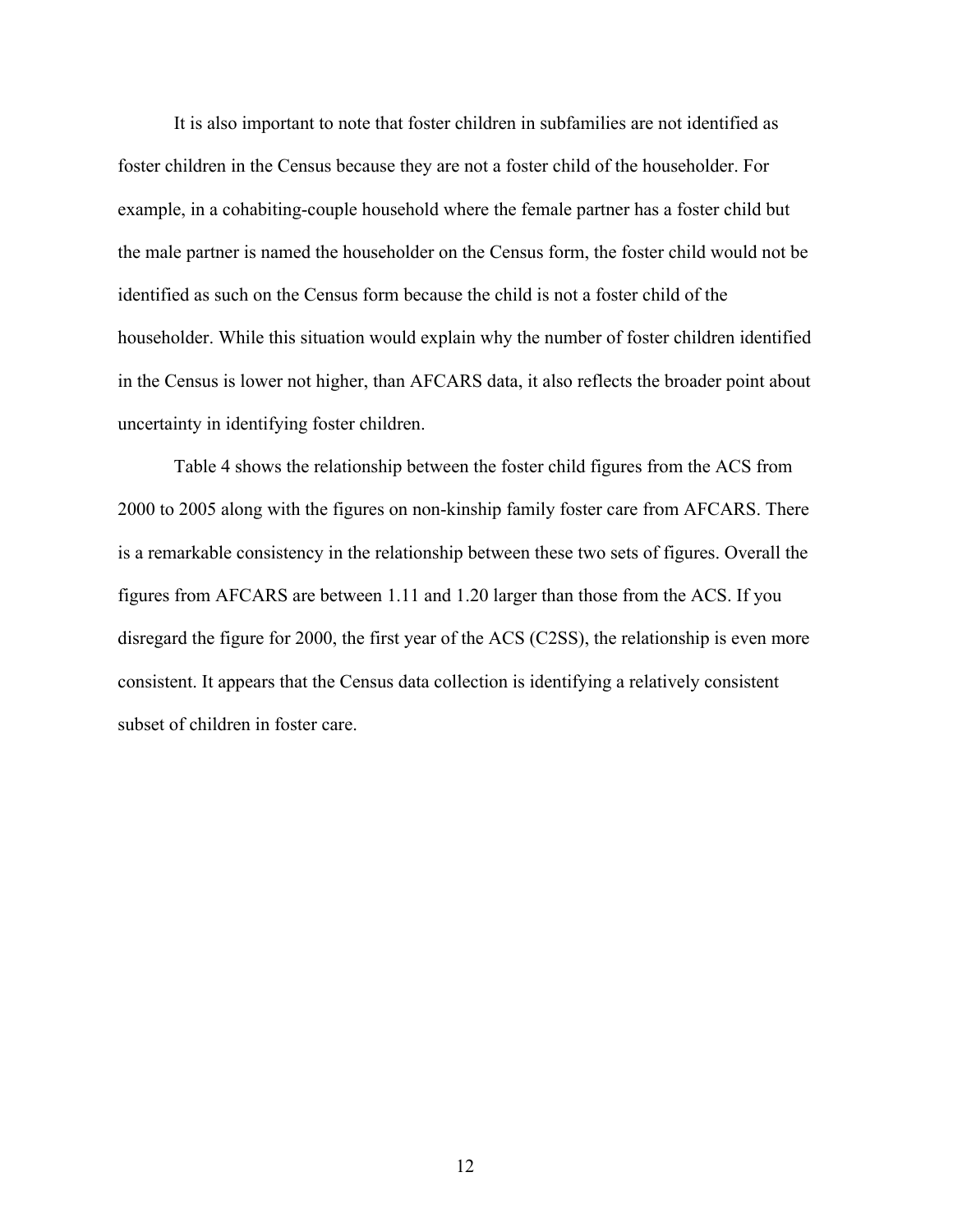Table 4. Number of children in foster care from ACS and AFCARS: 2000 to 2005

|      | <b>AFCARS</b><br>FY | <b>AFCARS</b><br>NON-<br><b>KINSHIP</b><br><b>FAMILY</b><br><b>FOSTER</b><br>CARE* | ACS**   | Ratio of ACS/<br><b>AFCARS</b><br><b>Family Foster</b><br>care |
|------|---------------------|------------------------------------------------------------------------------------|---------|----------------------------------------------------------------|
| 2000 | 552,000             | 280,131                                                                            | 311,554 | 1.11                                                           |
| 2001 | 545,000             | 278,858                                                                            | 326,196 | 1.17                                                           |
| 2002 | 533,000             | 271,890                                                                            | 315,858 | 1.16                                                           |
| 2003 | 520,000             | 265,722                                                                            | 310,377 | 1.17                                                           |
| 2004 | 517,000             | 259,567                                                                            | 303,042 | 1.17                                                           |
| 2005 | 513,000             | 255,466                                                                            | 307,291 | 1.20                                                           |

\* These are Fiscal Year figures and include those in nonkinship Care Family Foster Care and Pre-adoptive Homes.

\*\* For 2000 and 2001 these figures are from the Supplementary Survey Table PCT007.

## Analysis of Characteristics of Households with Foster Children

The AFCARS data provide good information on the demographic characteristics (age, gender, race/Hispanicity) of children in foster care but provide little data on socioeconomic characteristics or living arrangements for foster children or the households where they reside. The main value of the Census Bureau data is to provide information on households where foster children live and also on the foster care providers. While there have been scattered small-scale studies of foster care providers, there is no systematic nationwide data on this topic. $17$ 

This section of the paper examines data from the 2006 ACS for those households who identified one or more of the children in the household as a foster child. Note that this analysis focuses on households with foster children, not foster children directly.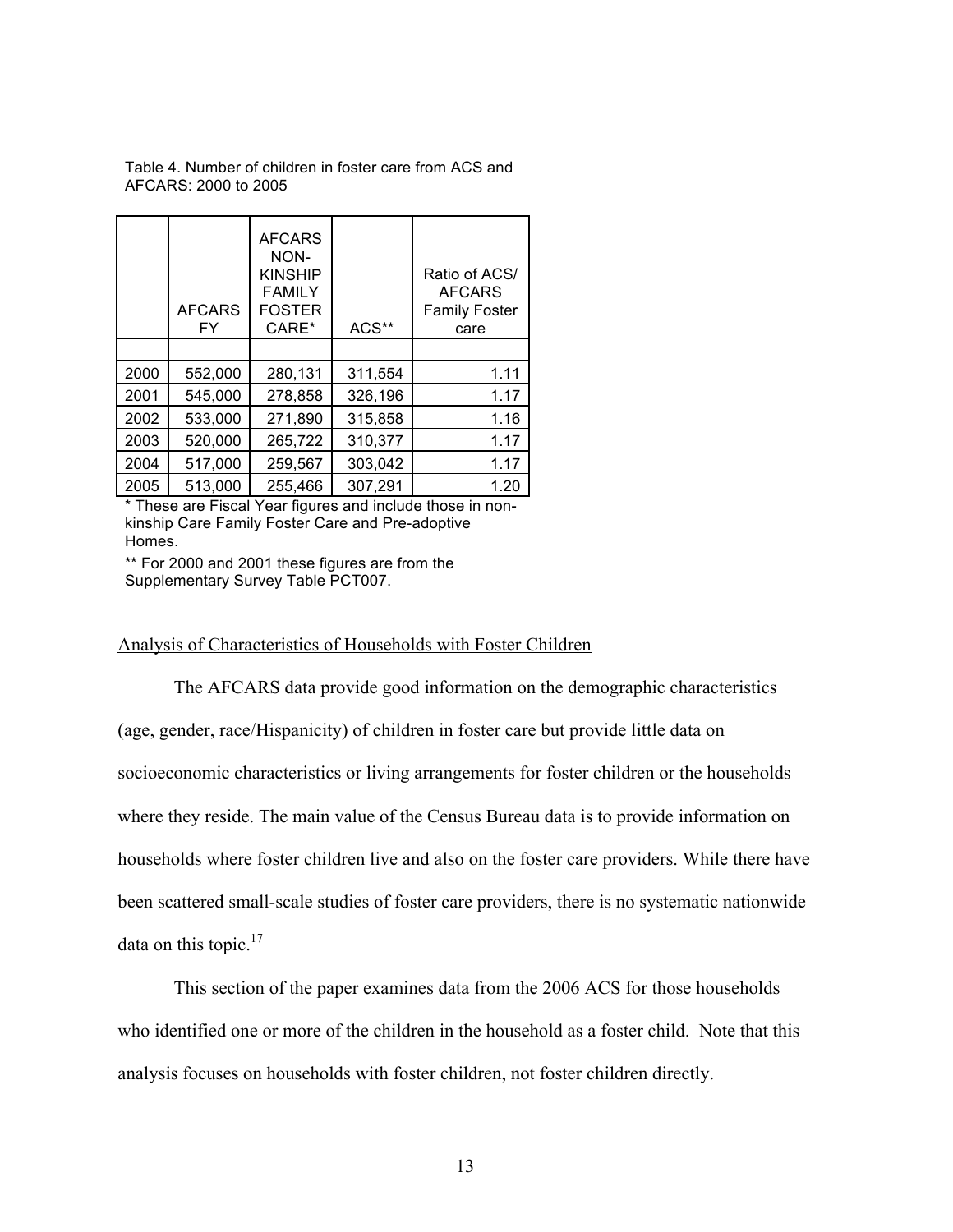I use data from the ACS Public Use Microdata Sample (PUMS) file for this analysis. The 2006 ACS PUMS file contained 2,929 unweighted persons identified as foster children and 1,846 unweighted households with at least one foster child. Weighted data from the 2006 ACS PUMS file show 296,544 children in foster care and 184,166 households with one or more foster children in them. Less than one-half of 1 percent of all households with children are households with foster children (184,166 out of 38.6 million).

In this paper, households with foster children are compared to all households with children. This is simpler than comparing households with foster children to households with children but without any foster children. And because households with foster children comprise such a small portion of the household population, the substantive outcome of the comparison is not much different.

This analysis is meant to show the kinds of analysis that can be done with the data on foster children collected by the Census Bureau. Many of the tables presented here could be sharpened and/or expanded to bring the condition of foster children into sharper relief or to focus on a segment of the foster care population such as black children or young children.

Most (61.5 percent) of the households with foster children were households with only one foster child in the household, but nearly a quarter (24.3 percent) of households with a foster child have two foster children, and a little over 10 percent of households with foster children have three or more foster children (see Table 5). Consequently, most foster children live in households with more than one foster child.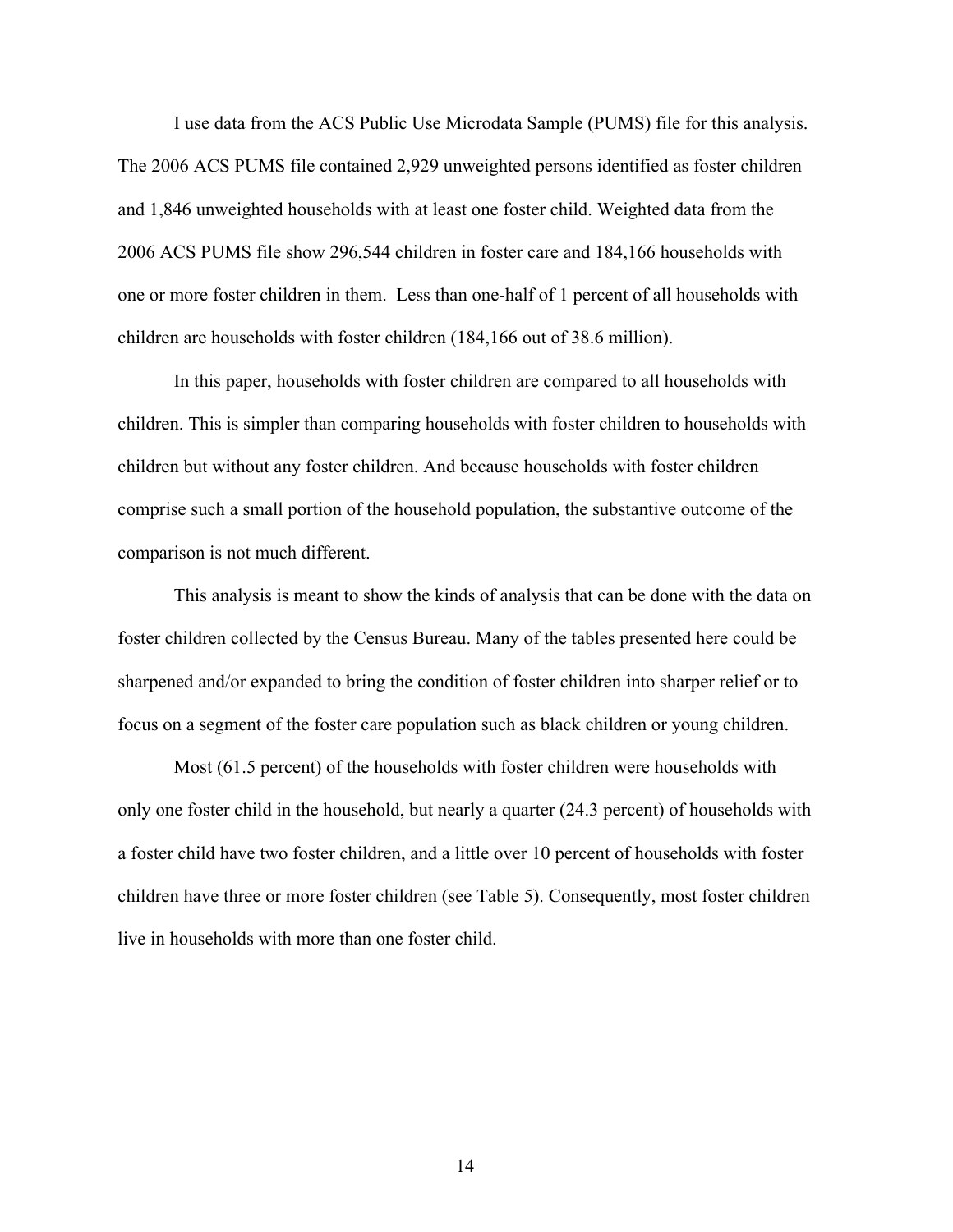Table 5. Households with Foster Children by Number of Foster Children: 2006 ACS

|                              |                  | Households with 1<br>or more foster<br>children under age<br>18 |  |  |
|------------------------------|------------------|-----------------------------------------------------------------|--|--|
| Number of foster children in |                  |                                                                 |  |  |
| household                    | <b>Number</b>    | Percent                                                         |  |  |
|                              |                  |                                                                 |  |  |
|                              | 113,236          | 61.5                                                            |  |  |
| 2                            | 44,728<br>24.3   |                                                                 |  |  |
| 3                            | 9.5<br>17,461    |                                                                 |  |  |
| 4                            | 6,582<br>3.6     |                                                                 |  |  |
| $5+$                         | 1.2<br>2,159     |                                                                 |  |  |
| Total                        | 184,166<br>100.0 |                                                                 |  |  |
| $0 - 1 - 0$                  |                  |                                                                 |  |  |

**Source: 2006 ACS PUMS file.** 

## Living Arrangements of Households with Foster Children 2006

Table 6 shows the living arrangements for households with foster children and all households. Households with foster children are different than all households with children on nearly every dimension examined here.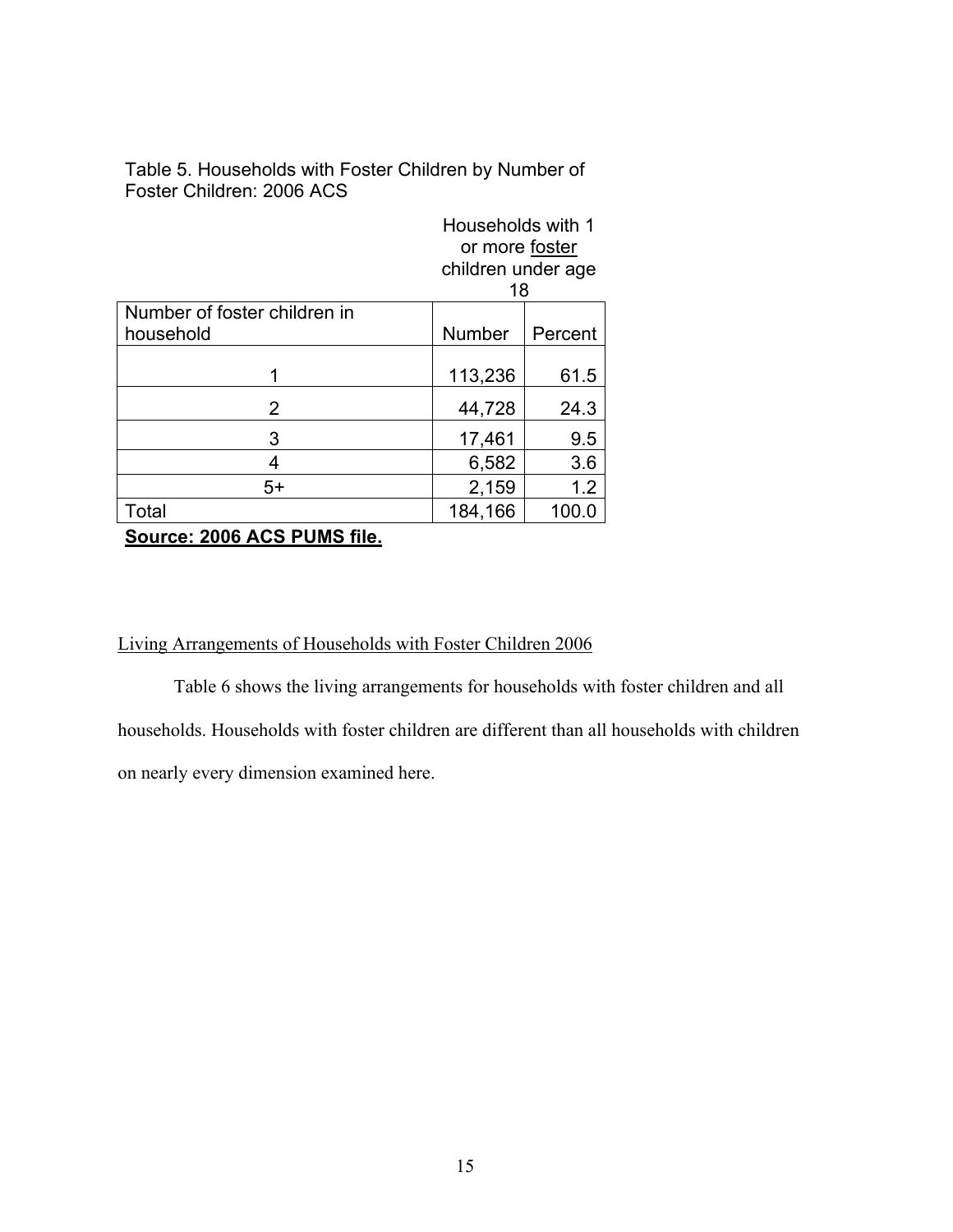| Table 6. Living Arrangements for Households with Foster |
|---------------------------------------------------------|
| Children and All Households with Children: 2006 ACS     |

|                                                           | Households with 1 or<br>more foster children<br>under age 18 |         | All households with at<br>least one person under<br>age 18 |                |
|-----------------------------------------------------------|--------------------------------------------------------------|---------|------------------------------------------------------------|----------------|
|                                                           | <b>Number</b>                                                | Percent | <b>Number</b>                                              | Percent        |
| <b>Total number of households</b>                         |                                                              |         |                                                            |                |
| unweighted total                                          | 1,846                                                        |         | 378,873                                                    |                |
| weighted total                                            | 184,166                                                      |         | 38,615,199                                                 |                |
| Number of children under age 18 in household              |                                                              |         |                                                            |                |
| 1                                                         | 41,125                                                       | 22      | 16,262,719                                                 | 42             |
| $\overline{\mathbf{c}}$                                   | 51,475                                                       | 28      | 14,156,911                                                 | 37             |
| $3+$                                                      | 91,566                                                       | 50      | 8,195,569                                                  | 21             |
| Ratio of adults (age 18+) to kids (under 18) in household |                                                              |         |                                                            |                |
| no adult (or child) in household                          | $\mathbf 0$                                                  | 0       | 18,291                                                     | 0              |
| Under 1                                                   | 89,478                                                       | 49      | 9,387,238                                                  | 24             |
| Between 1 and 1.99                                        | 56,979                                                       | 31      | 15,590,066                                                 | 40             |
| 2 and over                                                | 37,709                                                       | 20      | 13,619,604                                                 | 35             |
| <b>Family Structure</b>                                   |                                                              |         |                                                            |                |
| Married-couple households                                 | 105,205                                                      | 57      | 25,618,434                                                 | 66             |
| Householder not married nor cohabitating                  | 53,577                                                       | 29      | 10,469,723                                                 | 27             |
| Cohabitating-couple households                            | 25,384                                                       | 14      | 2,527,042                                                  | $\overline{7}$ |
| Householder or spouse disabled*                           | 43,641                                                       | 24      | 5,308,918                                                  | 14             |
| More than 1 person per room                               | 13,029                                                       | 7       | 1,778,993                                                  | 5              |

**Source: 2006 ACS PUMS file.**

**\* Any one of the 6 types of disabilities identified in Census.**

Households with foster children are larger than all households with children. A full

50 percent of households with foster children have three or more children, while only 21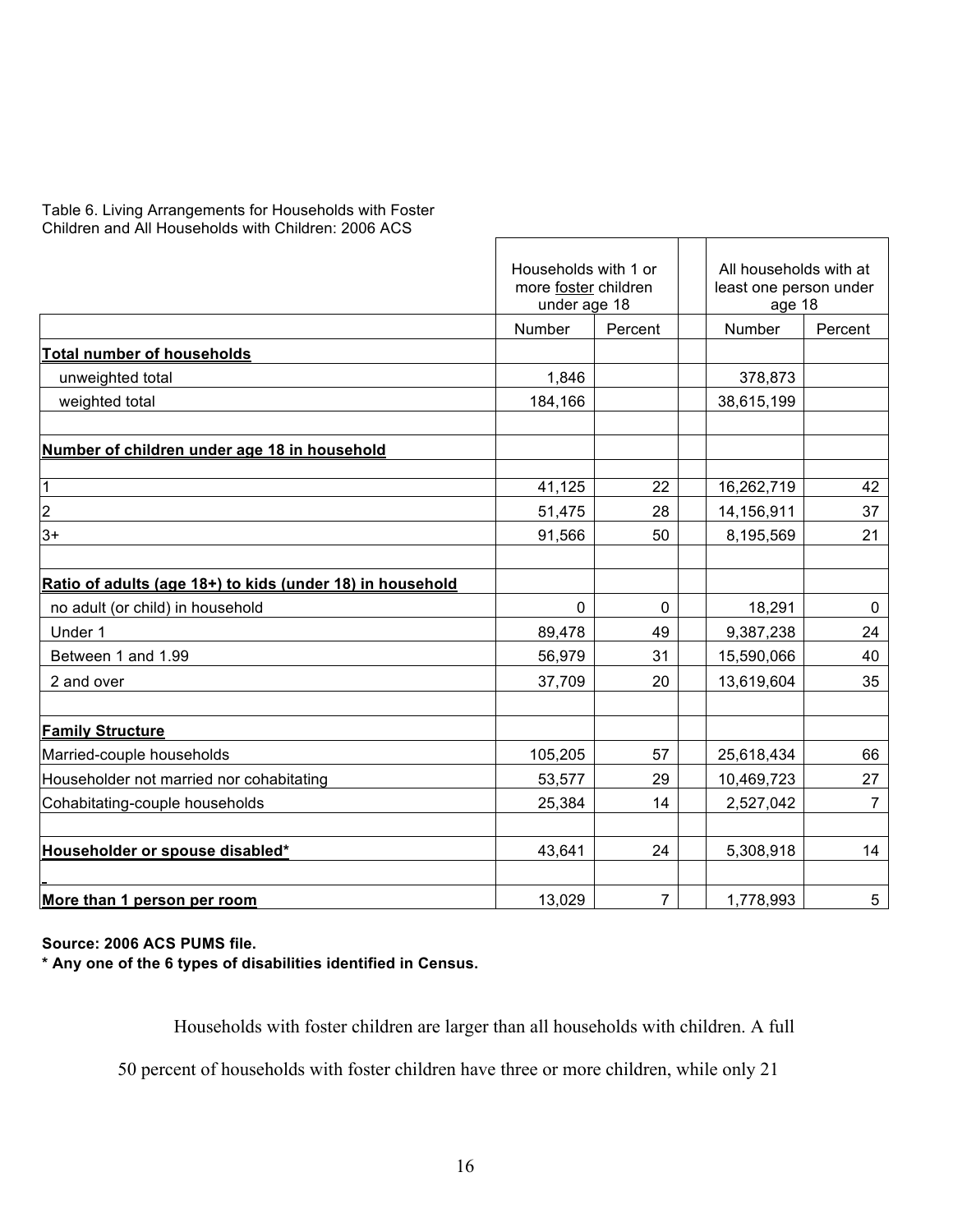percent of all households with children have three or more children. At the other end of the spectrum, 42 percent of all households with children have only one child while only 22 percent of households with foster children only have one child. In general this means households with foster children must distribute their resources (human and material) among a larger number of children.

One example of the difference in the distribution of household resources is the ratio of adults to children. In almost half (49 percent) of the households with a foster child the ratio of adults to children is less than one. That is, there are more children than adults. Only 24 percent of all households with children have an adult-to-child ratio of less than one. On the other hand, one-fifth of households with foster children have an adult-to-child ratio of two or more, compared to 35 percent of all households with children.

There is plenty of evidence on the benefits of growing up in married-couple families.  $18$  One example is the fact that the poverty rate for female-headed families (28 percent) is more than five times that of married-couple families (5 percent). <sup>19</sup>

Households with foster children are less likely to be married-couple households. Only 57 percent of households with foster children are married-couple households compared to 66 percent of all households with children. On the other hand, households with foster children are slightly more likely to be single-parent households (29 percent for foster care households compared to 27 percent of all households with children) and foster care households are twice as likely as all households with children to be cohabiting-couple households (14 percent compared to 7 percent).<sup>20</sup> Research suggests that cohabiting partnerships are less stable than married-couple households, so this may add to instability in the life of foster children.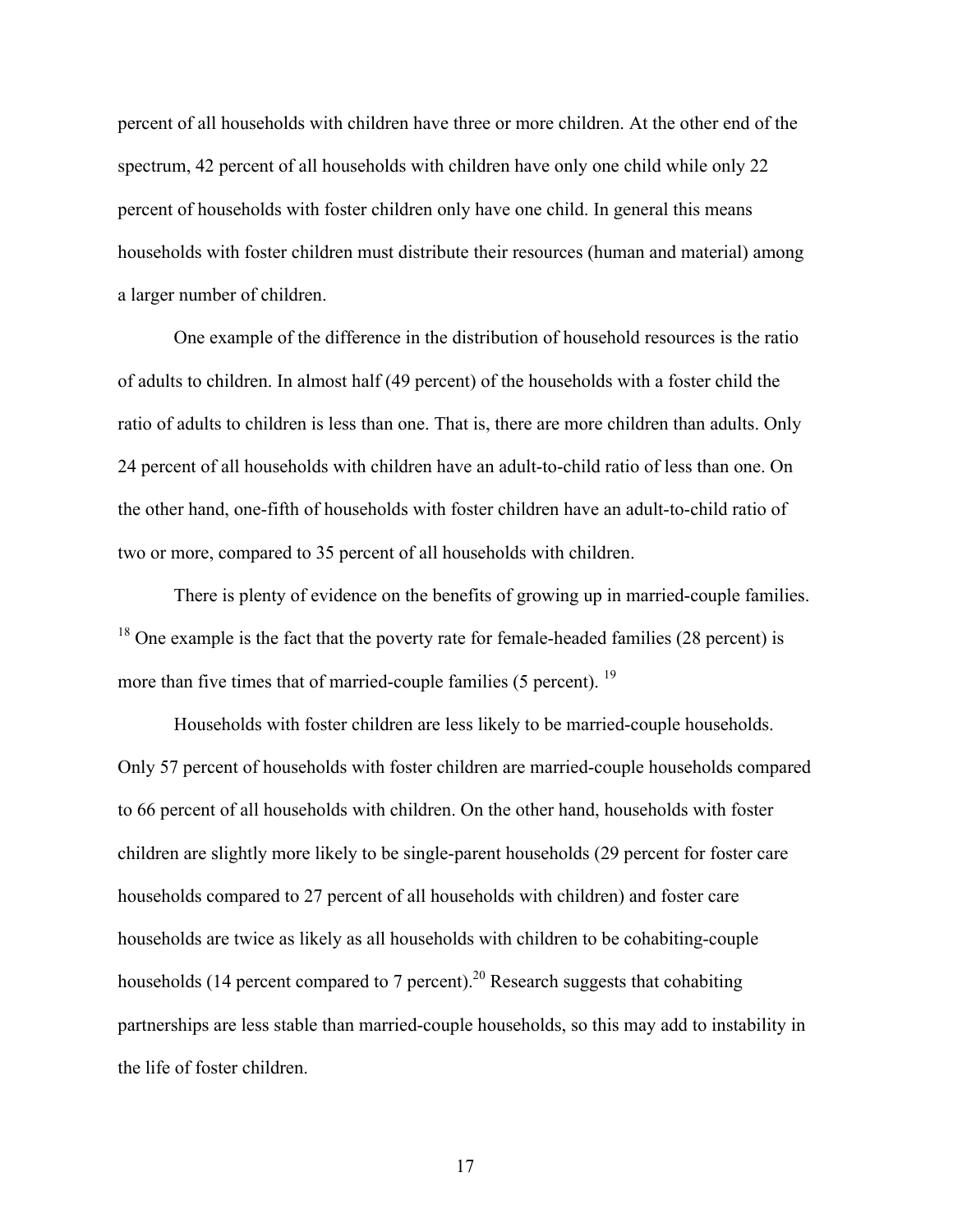One other aspect of household composition that differs for households with foster children is disability status. Households with foster children are more likely to be ones where the householder (head of household) or spouse has a disability (any one of six kinds of disability recorded in the ACS). About a quarter (24 percent) of households with foster children had a householder or spouse with a disability compared to less than one-sixth (14 percent) of all households with children.

It is also important to recognize that foster children are much more likely than other children to be suffering from a disability themselves. In the ACS, questions are asked to ascertain four kinds of disabilities for persons age 5 to 17:

- Physical Disability indicates whether the respondent has a long-lasting condition that substantially limits one or more basic physical activities, such as walking, climbing stairs, reaching, lifting, or carrying. "Long-lasting" is not defined in the Census form or survey questionnaire. Separate questions assess whether the person has difficulty with specific tasks.
- Difficulty Remembering indicates whether the respondent has any difficulty learning, remembering, or concentrating, because of a physical, mental, or emotional condition lasting 6 months or more.
- Difficulty with Personal Care indicates whether respondents have any physical or mental health condition that has lasted at least 6 months and makes it difficult for them to take care of their own personal needs, such as bathing, dressing, or getting around inside the home. This does not include temporary health conditions, such as broken bones or pregnancies.
- Difficulty with Vision indicates whether the respondent has a long-lasting condition of blindness, deafness, or a severe vision or hearing impairment. "Long-lasting" is not defined in the questionnaire.

The results are shown in Table 7. For every type of disability, foster children have much higher rates than children overall. In every case, the incidence among foster children is two or three times that of all children.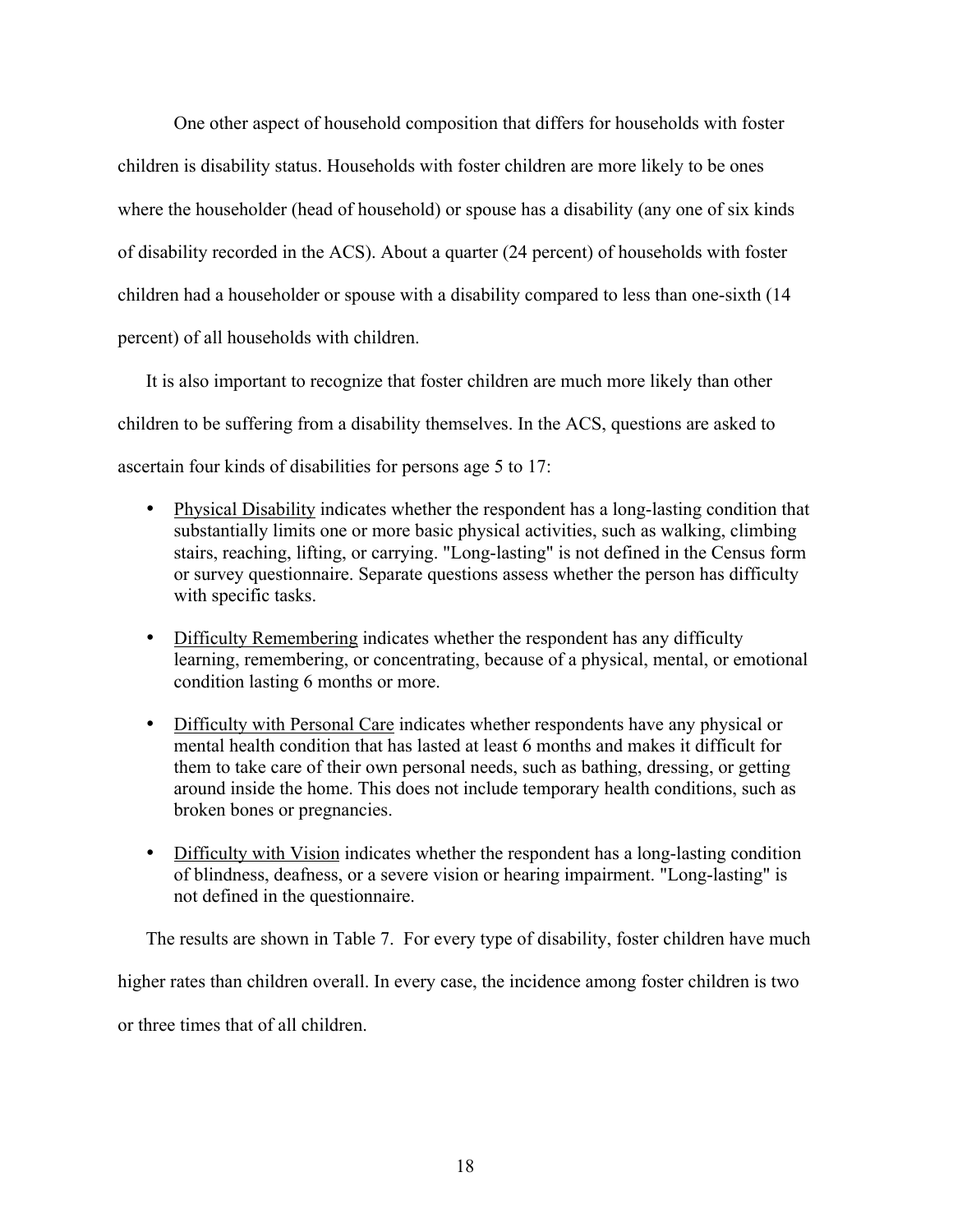Table 7. Presence of Disabilities Among Foster Children and All Children Ages 5-17: 2006 ACS

|                                             | Percent of<br>Children with this<br><b>Disability</b> |          |  |
|---------------------------------------------|-------------------------------------------------------|----------|--|
|                                             | Foster                                                | All      |  |
|                                             | Children                                              | Children |  |
|                                             | age 5-                                                | age 5-   |  |
|                                             | 17                                                    | 17       |  |
| <b>Physical Difficulty</b>                  | 3                                                     | 1.2      |  |
|                                             |                                                       |          |  |
| Difficulty Remembering                      | 18                                                    | 5.2      |  |
|                                             |                                                       |          |  |
| Difficulty with Personal Care               | 3                                                     | 0.9      |  |
|                                             |                                                       |          |  |
| Difficulty with Vision                      | 2.5                                                   | 1.2      |  |
|                                             |                                                       |          |  |
| Weighted Totals (in 1000s)                  | 216                                                   | 53,406   |  |
|                                             |                                                       |          |  |
| Unweighted totals                           | 2,139                                                 | 527,575  |  |
| Source: 2006 ACS PUMS file accessed through |                                                       |          |  |

MPC.

It is important to recognize the higher rates of disabilities among foster children as we assess the work status of foster parents. It is feasible that more foster parents are not in the workforce because they need to be home to care for a foster child with a disability.

## Socioeconomic Status of Households with Foster Children 2000

Table 8 shows how households with foster children compare to all households with children on several measures of socioeconomic status.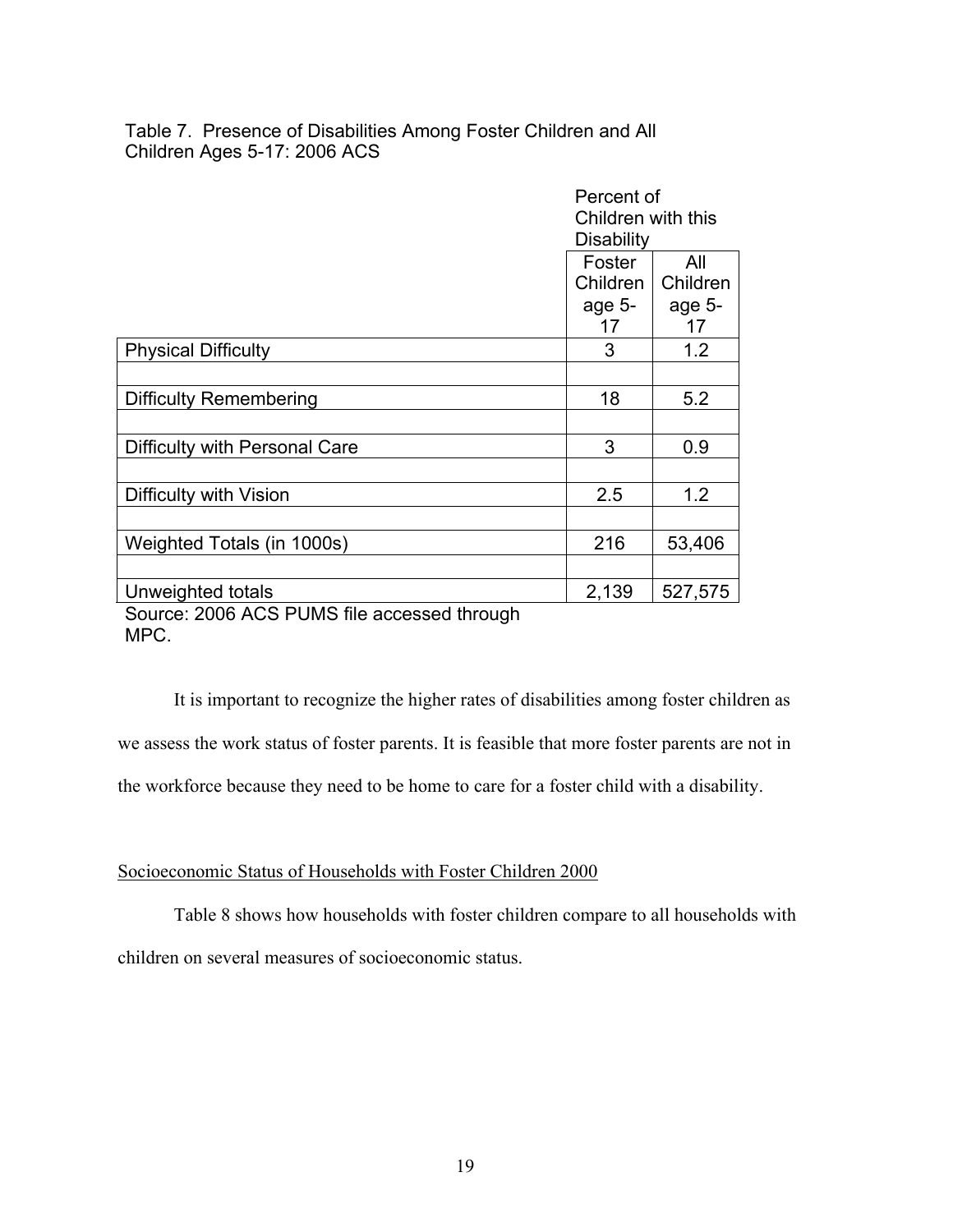**Table 8. Income and Poverty for Households with Foster Children and All Households with Children: 2006 ACS**

|                                                          | Households with 1 or more<br>unrelated foster children<br>under age 18 |                | All households with at<br>least one person under 18<br>years of age |                         |
|----------------------------------------------------------|------------------------------------------------------------------------|----------------|---------------------------------------------------------------------|-------------------------|
|                                                          | <b>Number</b>                                                          | <b>Percent</b> |                                                                     | <b>Percent</b>          |
| <b>Total number of households</b>                        | 184,166                                                                |                | 38,615,199                                                          |                         |
|                                                          |                                                                        |                |                                                                     |                         |
| Household income and poverty                             |                                                                        |                |                                                                     |                         |
|                                                          |                                                                        |                |                                                                     |                         |
| Mean household income (for those households              |                                                                        |                |                                                                     |                         |
| with income)                                             | \$56,364                                                               |                | \$74,301                                                            |                         |
|                                                          |                                                                        |                |                                                                     |                         |
| <b>None</b>                                              | 1,091                                                                  | 1              | 275,944                                                             | $\mathbf 1$             |
| <b>Less than \$20,000</b>                                | 28,253                                                                 | 15             | 5,194,729                                                           | 13                      |
| \$20,000 to \$49,999                                     | 68,146                                                                 | 37             | 11,190,153                                                          | 29                      |
| \$50,000 to \$99,999                                     | 65,670                                                                 | 36             | 13,497,876                                                          | 35                      |
| $$100,000+$                                              | 21,006                                                                 | 11             | 8,456,497                                                           | 22                      |
|                                                          |                                                                        |                |                                                                     |                         |
| Below 100% of poverty                                    | 27,751                                                                 | 15             | 5,789,684                                                           | 15                      |
| Below 200% of poverty                                    | 69,260                                                                 | 38             | 13,455,662                                                          | 35                      |
|                                                          |                                                                        |                |                                                                     |                         |
| Households with public assistance income                 | 18,837                                                                 | 10             | 1,687,415                                                           | $\overline{\mathbf{4}}$ |
|                                                          |                                                                        |                |                                                                     |                         |
| <b>Households receiving food stamps</b>                  | 27,856                                                                 | 15             | 5,297,678                                                           | 14                      |
|                                                          |                                                                        |                |                                                                     |                         |
| Households paying more than 30% of income for<br>housing | 86,946                                                                 | 47             | 14,234,994                                                          | 37                      |
|                                                          |                                                                        |                |                                                                     |                         |

**Source: 2006 ACS PUMS file.**

Even though households with foster children are larger than all households with children, the income in households with foster children is significantly lower than the average income in all households with children. The mean income for all households with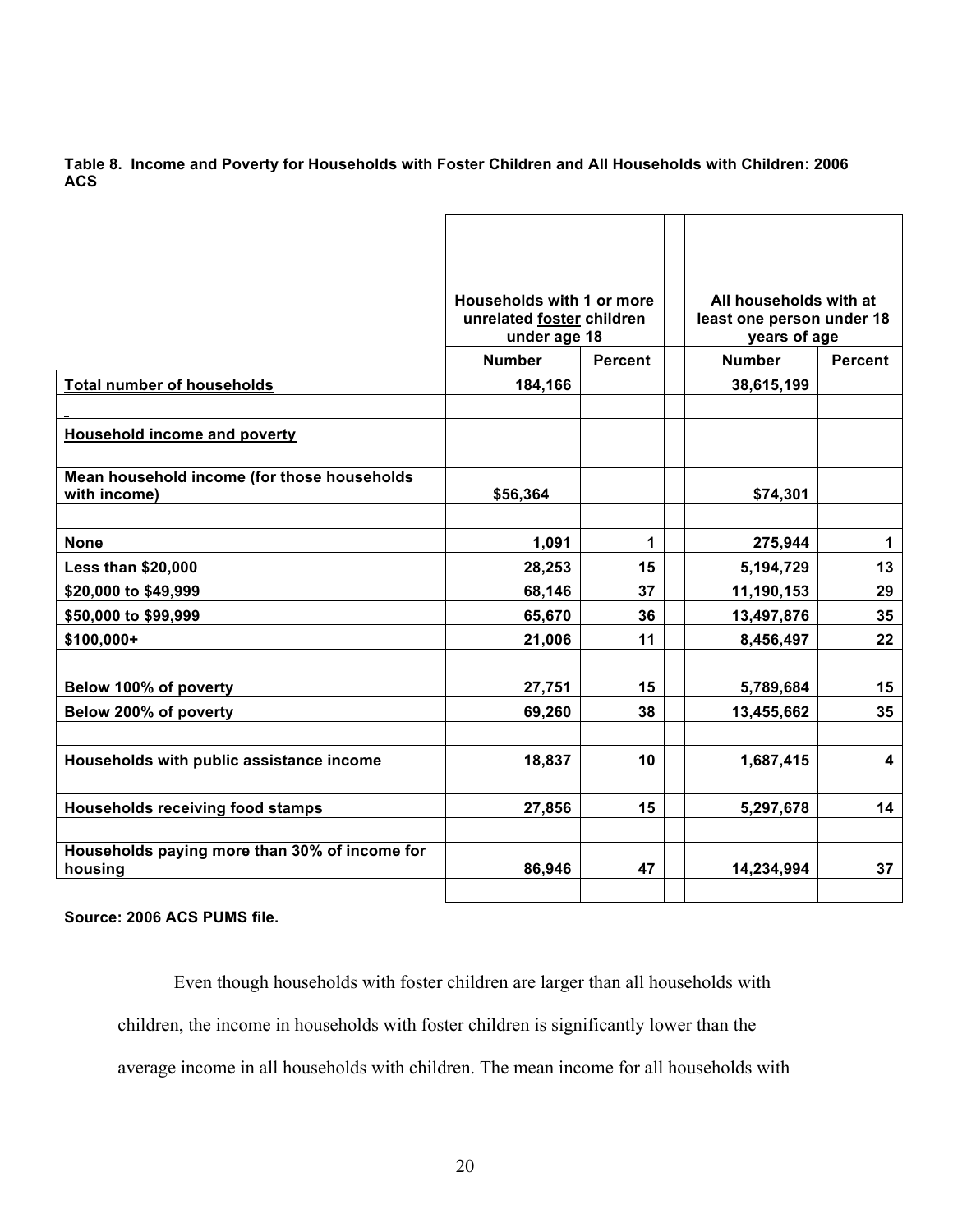children (\$74,301) is nearly one-third higher (31 percent) than the mean income of households with foster children (\$56,364).

The Decennial Census (and the ACS) questionnaire uses eight separate questions to gather information on household income, including a question on any other sources of income received regularly that is designed to capture income from sources like state funding for providing foster care.

The relatively low income of households with foster children is also seen in the distribution of households across income categories. Households with foster children are much more likely to be in the lowest income category (less than \$20,000 a year) and much less likely to be in the highest income category (\$100,000 or more a year). There are 15 percent of households with foster children in the less than \$20,000 a year category compared to only 13 percent of all households with children. Households with foster children (11 percent) are only half as likely as all households with children (22 percent) to be in the highest income category (\$100,000 or more).

Households with foster children are no more likely than all households with children to have incomes below 100 percent of the poverty line, both are at 15 percent. However, households with foster children are slightly more likely than all households with children to be below 200 percent of the poverty line. Poverty status of the householder was used to ascertain the poverty status of children in the household. It is important to recognize that when families are recruited to become foster families, sufficient income is one criterion. So it should not be a surprise that few are poor.

Households with foster children are more likely to be devoting an excessive amount of their budget for housing. This may be related to the larger family size (and need for a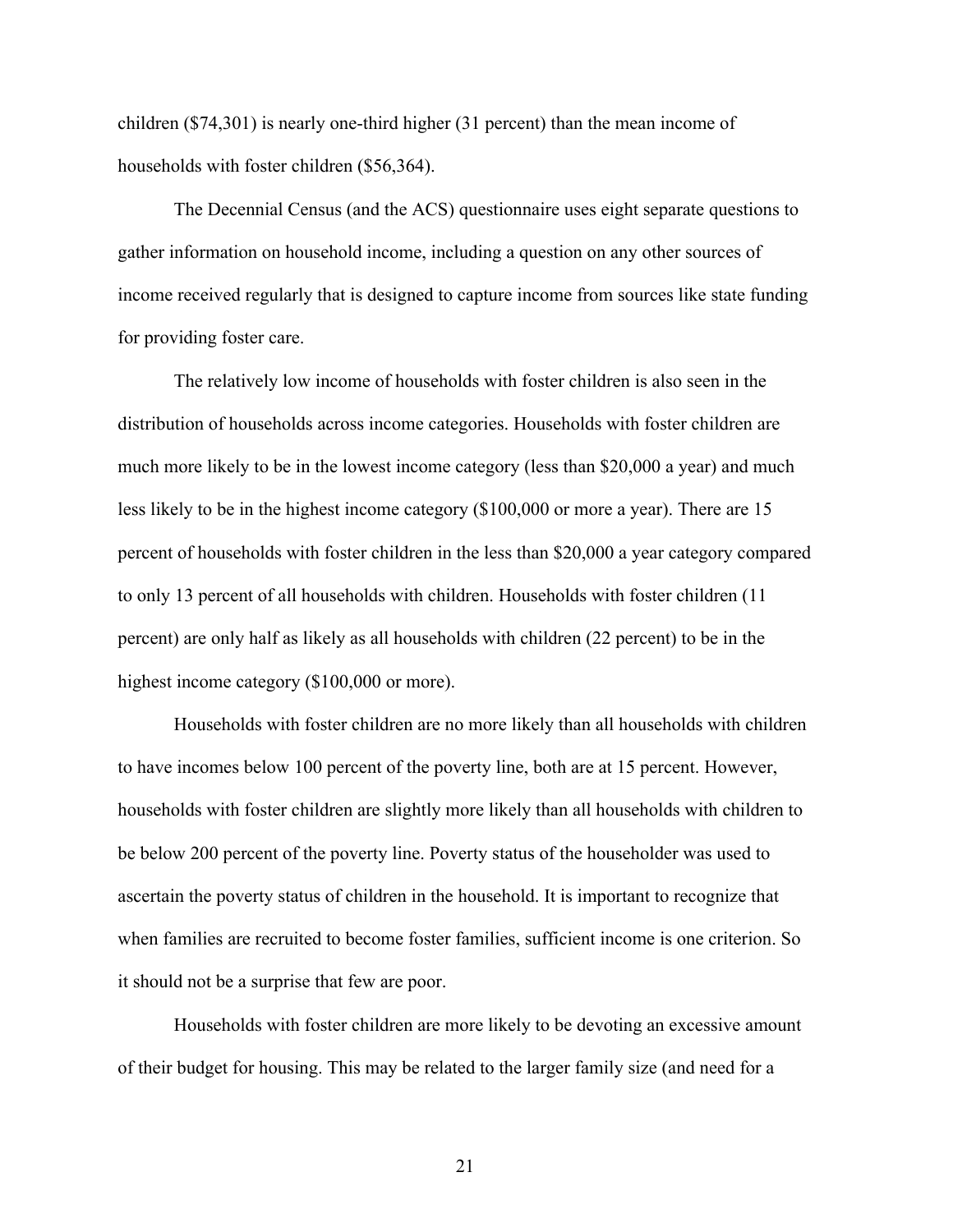larger house) and the large number of households with income just above the poverty line. Guidelines say that households should generally not pay more than 30 percent of their income on housing costs. But 47 percent of all households with foster children pay more than 30 percent of their income on housing compared to 37 percent of all households with children. In 2000, only 36 percent of households with foster children paid 30 percent or more for housing.

 Households with foster children are significantly more likely than all households with children to receive cash public assistance (this is primarily TANF and SSI), but about equally likely to receive food stamps. Ten percent of households with children received cash public assistance in 2006 compared to 4 percent of all households with children. Among households with foster children, 15 percent reported receiving food stamps compared to 14 percent of all households with children.

#### Education and Employment

The lower average income of households with foster children can be traced to lower educational attainment and less involvement in the paid labor force. The data on educational attainment and employment of adults in households with foster children is shown in Table 9.

The education levels of householders and spouses in households with foster children are lower than those for all households with children. In terms of householders, a fifth (20 percent) of those in households with foster children lack a high school degree compared to 14 percent for all households with children. At the other end of the education spectrum, more than a quarter (28 percent) of all householders with children have a four-year college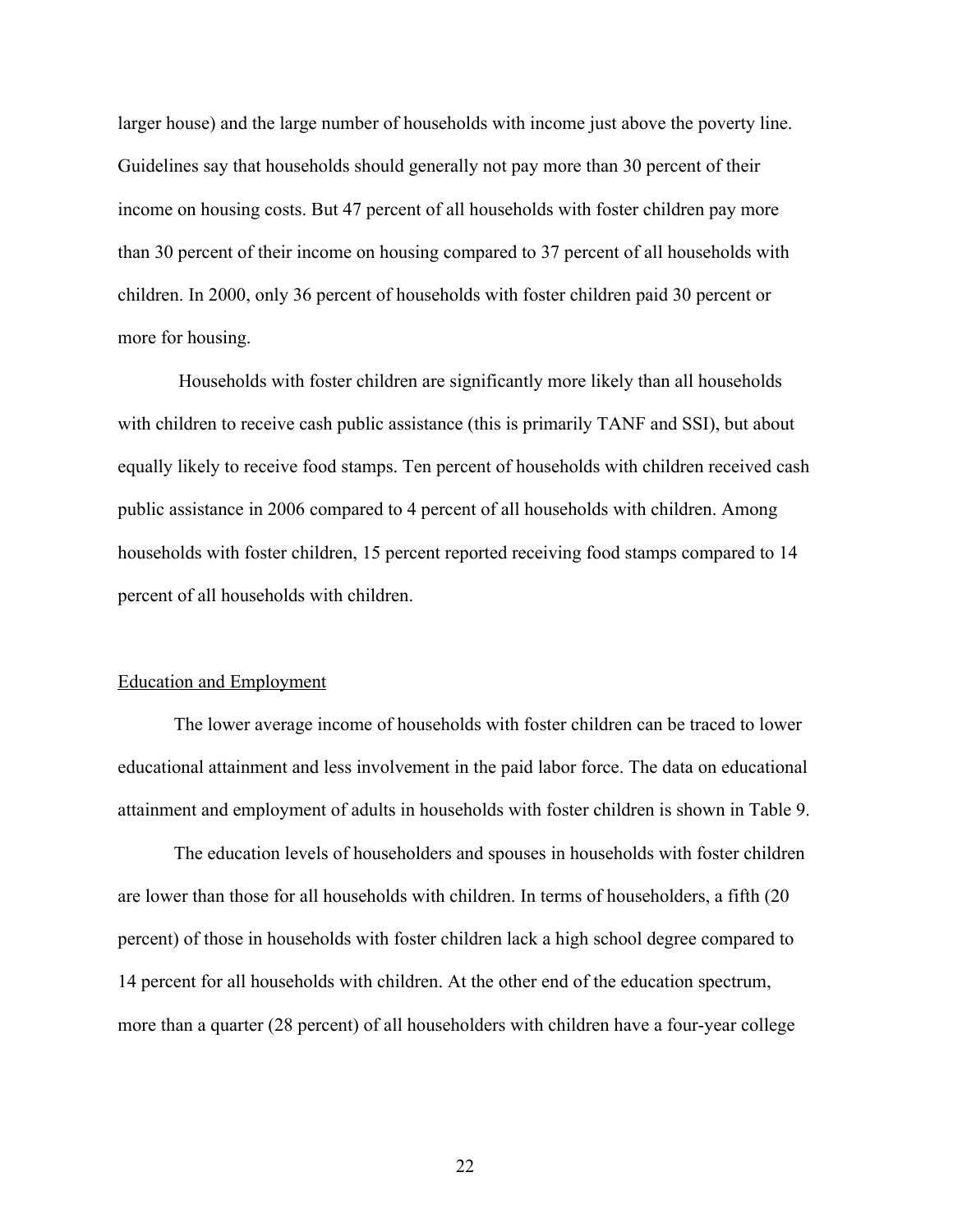degree compared to only 20 percent of householders with foster children. The situation is similar for spouses.

Parental employment is certainly important for reducing poverty among children, but it has other benefits as well. For example, parental employment may enhance children's psychological well-being and improve family functioning by reducing stress brought by unor underemployment.<sup>21</sup>

Householders and spouses in households with foster children are less likely to be employed compared to all households with children. Householders in households with foster children are 50 percent more likely as those in all households with children to have gone without work in the previous year (20 percent compared to 13 percent). While 60 percent of householders in all households with children worked full time in the previous year, only 56 percent of householders in households with foster children worked full time in the previous year. (Full time is defined here as 35+ hours per week at least 50 weeks a year.)

Keep in mind that children in foster homes are less likely to be living with a householder who has a spouse present (see Table 6). However, when there is a spouse present, the spouses in households with foster children are less likely to be working than the spouses in all households with children.

In all fairness, it should be pointed out that a disproportionately large share of children in foster care are children with disabilities and may require an degree of care that prohibits foster parents from working outside the home (see Table 7).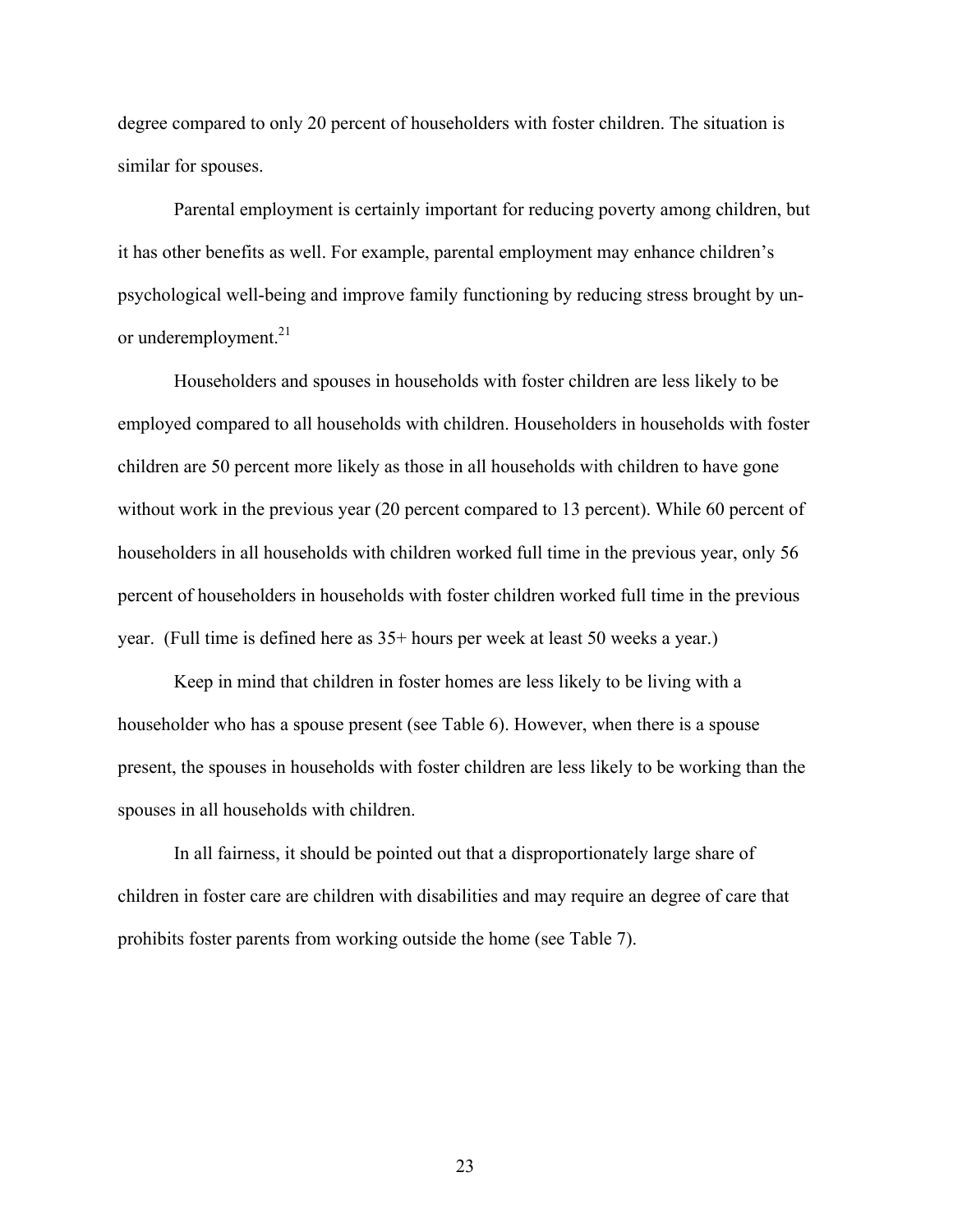|                                                         | Households with 1<br>or more unrelated<br>foster children<br>under age 18 |              | All households with at<br>least one person under 18<br>years of age |                 |  |
|---------------------------------------------------------|---------------------------------------------------------------------------|--------------|---------------------------------------------------------------------|-----------------|--|
|                                                         | Number                                                                    | Percent      | Number                                                              | Percent         |  |
| <b>Education of householder</b>                         |                                                                           |              |                                                                     |                 |  |
| Less than high school graduate                          | 37,840                                                                    | 21           | 5,482,188                                                           | 14              |  |
| High school graduate only                               | 57,191                                                                    | 31           | 10,651,838                                                          | 28              |  |
| Some college                                            | 53,214                                                                    | 29           | 11,694,091                                                          | 30              |  |
| Four-year college degree+                               | 35,921                                                                    | 20           | 10,787,082                                                          | 28              |  |
|                                                         |                                                                           |              |                                                                     |                 |  |
| <b>Education of spouse</b>                              |                                                                           |              |                                                                     |                 |  |
| No spouse                                               | 78,961                                                                    | 43           | 12,996,765                                                          | 34              |  |
|                                                         |                                                                           |              |                                                                     |                 |  |
| <b>Spouse Present</b>                                   | 105,205                                                                   | 100          | 25,618,434                                                          | 100             |  |
| Less than high school graduate                          | 19,932                                                                    | 19           | 3,261,142                                                           | 13              |  |
| High school graduate only                               | 36,417                                                                    | 35           | 6,951,799                                                           | 27              |  |
| Some college                                            | 32,149                                                                    | 31           | 7,414,074                                                           | 29              |  |
| Four-year college degree+                               | 16,707                                                                    | 16           | 7,991,419                                                           | 31              |  |
|                                                         |                                                                           |              |                                                                     |                 |  |
| <b>Employment status of householder</b>                 |                                                                           |              |                                                                     |                 |  |
| Did not work last year                                  | 36,161                                                                    | 20           | 4,992,650                                                           | 13              |  |
| Worked part time or part year last year*                | 44,303                                                                    | 24           | 10,393,055                                                          | 27              |  |
| Worked full time last year                              | 103,702                                                                   | 56           | 23,229,494                                                          | 60              |  |
|                                                         |                                                                           |              |                                                                     |                 |  |
| <b>Employment status of spouse</b>                      |                                                                           |              |                                                                     |                 |  |
| No spouse                                               | 78,961                                                                    | 43           | 12,996,765                                                          | 34              |  |
|                                                         |                                                                           |              |                                                                     |                 |  |
| <b>Spouse Present</b><br>Did not work last year         | 105,205                                                                   | 30           | 25,618,434                                                          | 23              |  |
|                                                         | 31,033                                                                    |              | 5,803,233                                                           |                 |  |
| Worked part time or part year last year                 | 28,406                                                                    | 27           | 7,987,116                                                           | 31              |  |
| Worked full time last year                              | 45,766                                                                    | 44           | 11,828,085                                                          | 46              |  |
| Neither householder nor spouse worked full-time year-   |                                                                           |              |                                                                     |                 |  |
| round**                                                 | 22,540                                                                    | 12           | 4,535,236                                                           | 12 <sub>2</sub> |  |
| Both householder and spouse worked full-time year-round |                                                                           |              |                                                                     |                 |  |
|                                                         | 66,803                                                                    | 36           | 13,974,381                                                          | 36              |  |
|                                                         |                                                                           |              |                                                                     |                 |  |
|                                                         |                                                                           | **35 hours   |                                                                     | *** worked      |  |
| * less than 35 hours per week or less than 50 weeks a   |                                                                           | per week 50+ |                                                                     | any             |  |
| year                                                    |                                                                           | weeks a year |                                                                     | amount          |  |

## Table 9. Education and Employment of Householder and Spouse for Households with Foster Children and All Households with Children: 2006

**Source: 2006 ACS PUMS file**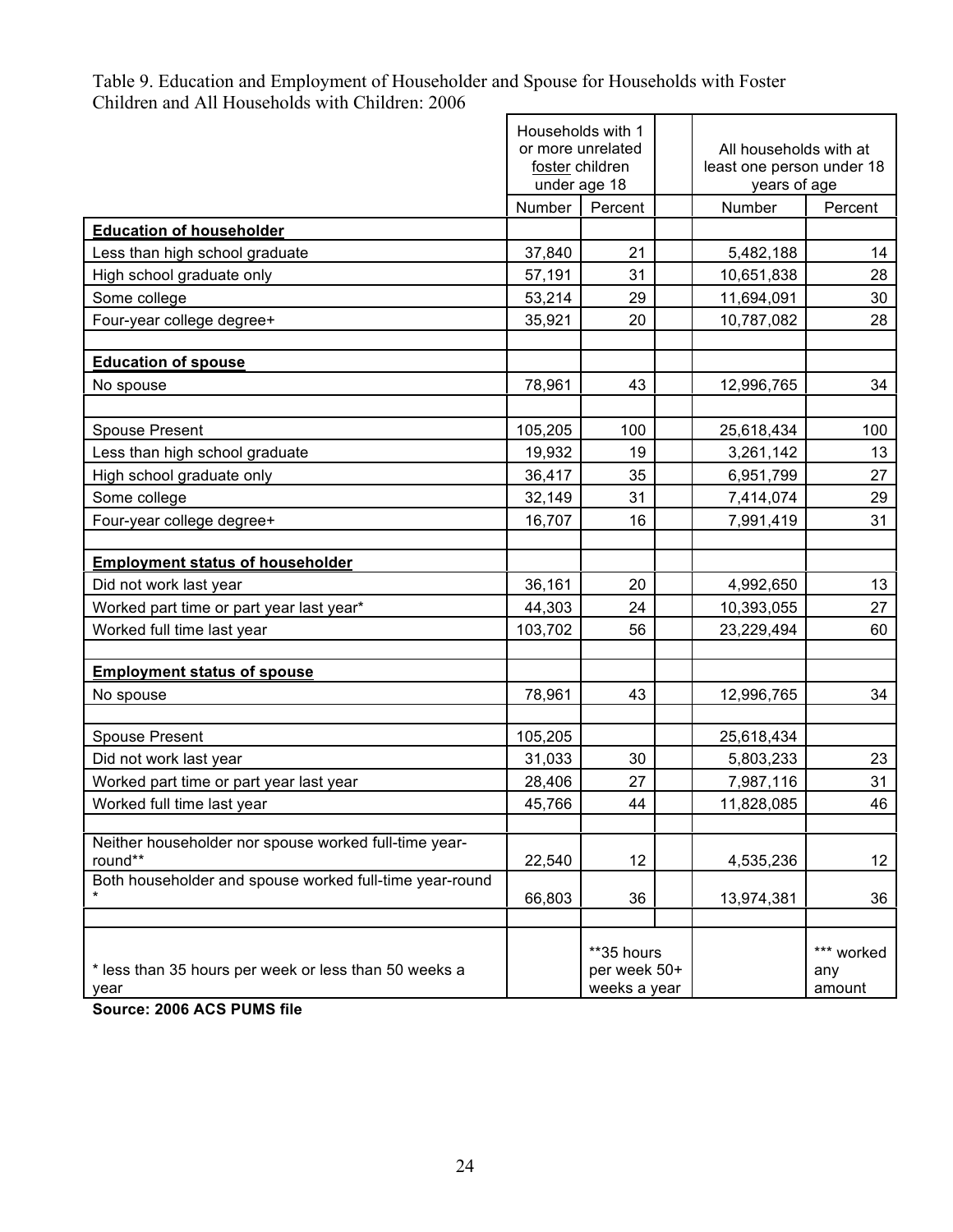### **DISCUSSION**

The disadvantaged position of foster children may be related to the fact that disproportionate shares of foster children are Hispanic and African American – segments of the population that are disadvantaged. This racial disproportionality in foster care has been repeatedly noted.22 This underscores the need to look at the data separately by race. Data from the 2006 ACS shown below indicate that black children were 26 percent of the foster care children identified in the ACS, but blacks make up only 15 percent of all children (under age 18) in the ACS. Table 10 also shows Hispanic children were 28 percent of the children in foster care although Hispanics are only 20 percent of all children.

|                                                          | <b>Foster children</b> |                | <b>All Children</b> |                |
|----------------------------------------------------------|------------------------|----------------|---------------------|----------------|
|                                                          | <b>Number</b>          | <b>Percent</b> | <b>Number</b>       | <b>Percent</b> |
| <b>Non-Hispanic White</b>                                | 117,385                | 40             | 42,252,386          | 57             |
| <b>Non-Hispanic Black</b>                                | 77,051                 | 26             | 10,698,274          | 15             |
| <b>Non-Hispanic Asian or Pacific</b><br><b>Islander</b>  | 4,026                  | 1              | 2,954,536           | 4              |
| <b>Non-Hispanic American Indian</b><br>and Alaska Native | 4,824                  | $\mathbf{2}$   | 583,240             | 1              |
| Non-Hispanic other race and 2+<br>races                  | 11,306                 | 4              | 2,331,637           | 3              |
| <b>Hispanic</b>                                          | 81,952                 | 28             | 14,965,045          | 20             |
| <b>Total</b>                                             | 296,544                | 100            | 73,785,118          | 100            |

Table 10. All Children\* and Foster Children by Race and Hispanic Origin: 2006 ACS

Source: IPUMS analysis of 2006 ACS.

\*under age 18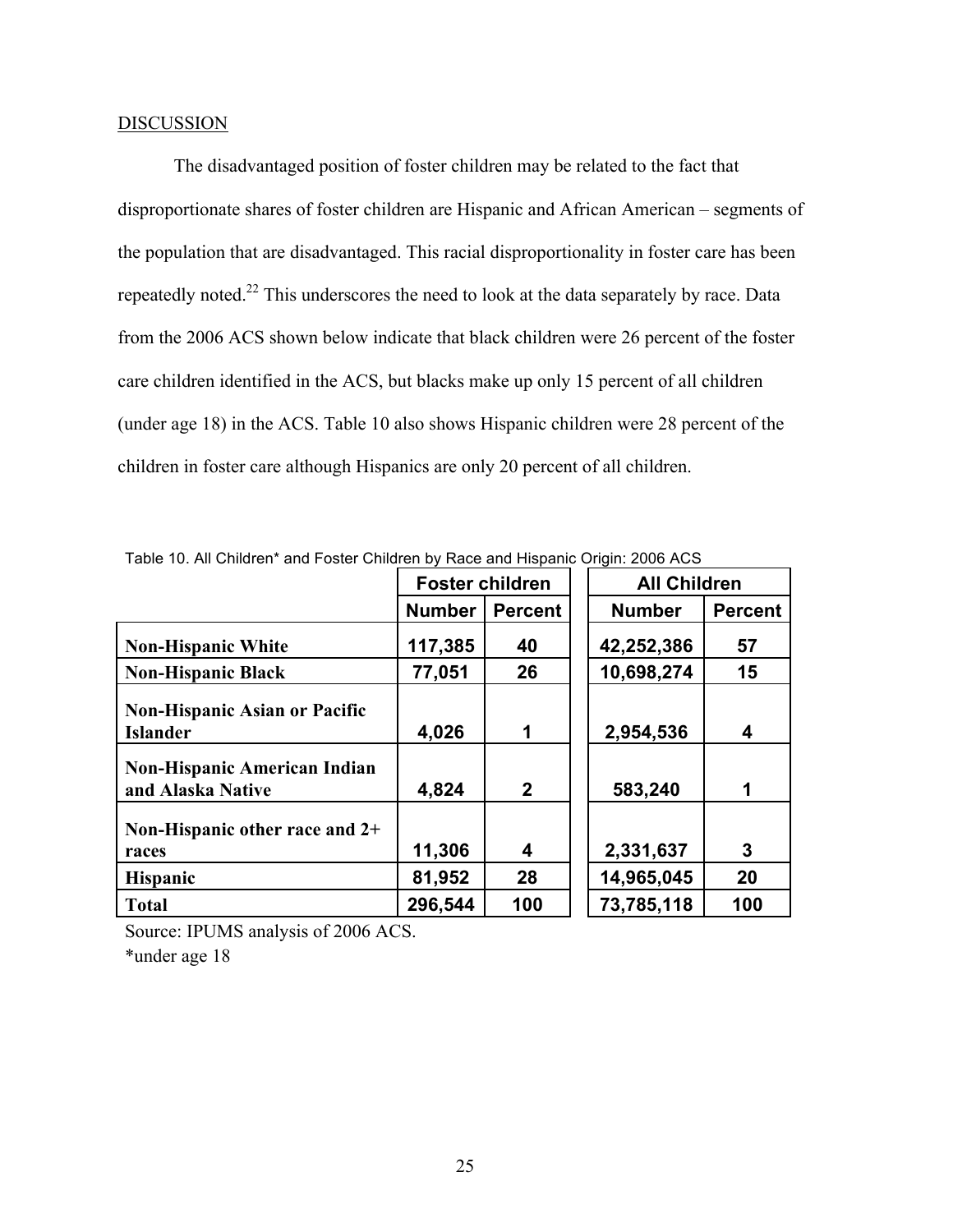On the other hand, there is evidence to support the idea that the largest group of foster children included in the Census – those in non-kinship family foster care – are better off than those in kinship foster care – the second largest group of children in foster care. One report<sup>23</sup> found, "50 percent of children in kinship live in low-income households compared with 24 percent of children living with non-kin foster parents."

#### Usefulness of Census Bureau Data

It is reasonable to believe that the data collected by the Census Bureau on children in foster care are largely reflective of the non-institutional non-kinship portion of the foster care population under age 18.

The administrative data on children in foster care focus heavily on their experience in the child welfare system, but have very little information on socio-demographic status or living arrangements. And provide almost nothing about the characteristics of foster parents or foster homes. The ACS data can provide information on topics like average family income or household composition for households with foster children in them that is not available on a systematic basis from any other source. The ACS provides systematic data that can be used to show an enormous list of characteristics, compare foster children to other groups, and show how this population is changing over time.

 The ACS data on households with foster children can also be used to prepare a profile of the types of households that are likely to volunteer to house foster children. Since these data represent primarily non-kinship foster care arrangements, they are precisely on target for foster home recruitment. Foster care officials are constantly looking for new homes to provide shelter for foster children since many homes drop out of the program each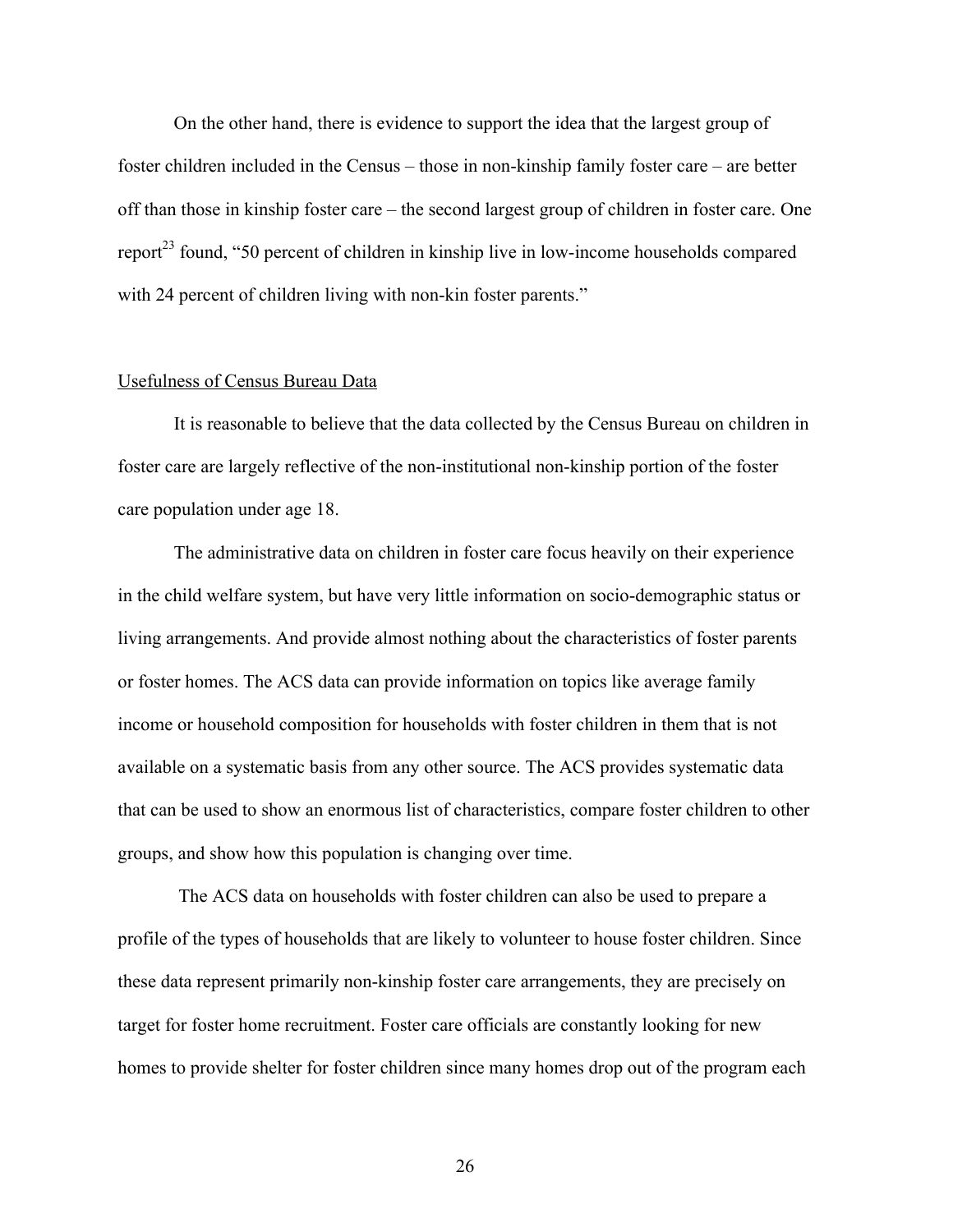year. The ACS data can help program officials build a profile of current households providing foster care that may help them target recruitment efforts for foster parents.

In the context of the using the data from the ACS, it is worth noting that the state and sub-state data from this source will be limited. Table 11 shows the unweighted number of foster children identified in the 2006 ACS Public Use Micro-data Sample (PUMS). The number of cases ranges from a low of three in Alaska, North Dakota, and Rhode Island, to a high of 405 in California. More than half the states have less than 50 observations in the 2006 sample. For many states, even three- or five-year estimates will not produce sufficient sample size for reliable figures.

|                      | <b>Unweighted Number of Foster</b> |
|----------------------|------------------------------------|
|                      | <b>Children</b>                    |
| State                |                                    |
| Alabama              | 55                                 |
| Alaska               | 3                                  |
| Arizona              | 56                                 |
| Arkansas             | 27                                 |
| California           | 405                                |
| Colorado             | 66                                 |
| Connecticut          | 38                                 |
| Delaware             | 8                                  |
| District of Columbia | $\overline{7}$                     |
| Florida              | 144                                |
| Georgia              | 106                                |
| Hawaii               | 21                                 |
| Idaho                | $\overline{7}$                     |
| Illinois             | 122                                |
| Indiana              | 54                                 |
| lowa                 | 37                                 |
| Kansas               | 24                                 |
| Kentucky             | 54                                 |
| Louisiana            | 27                                 |
| Maine                | 5                                  |
| Maryland             | 36                                 |
| Massachusetts        | 55                                 |
| Michigan             | 76                                 |

Table 11, Unweighted Number of Foster Children Identified in the 2006 ACS by State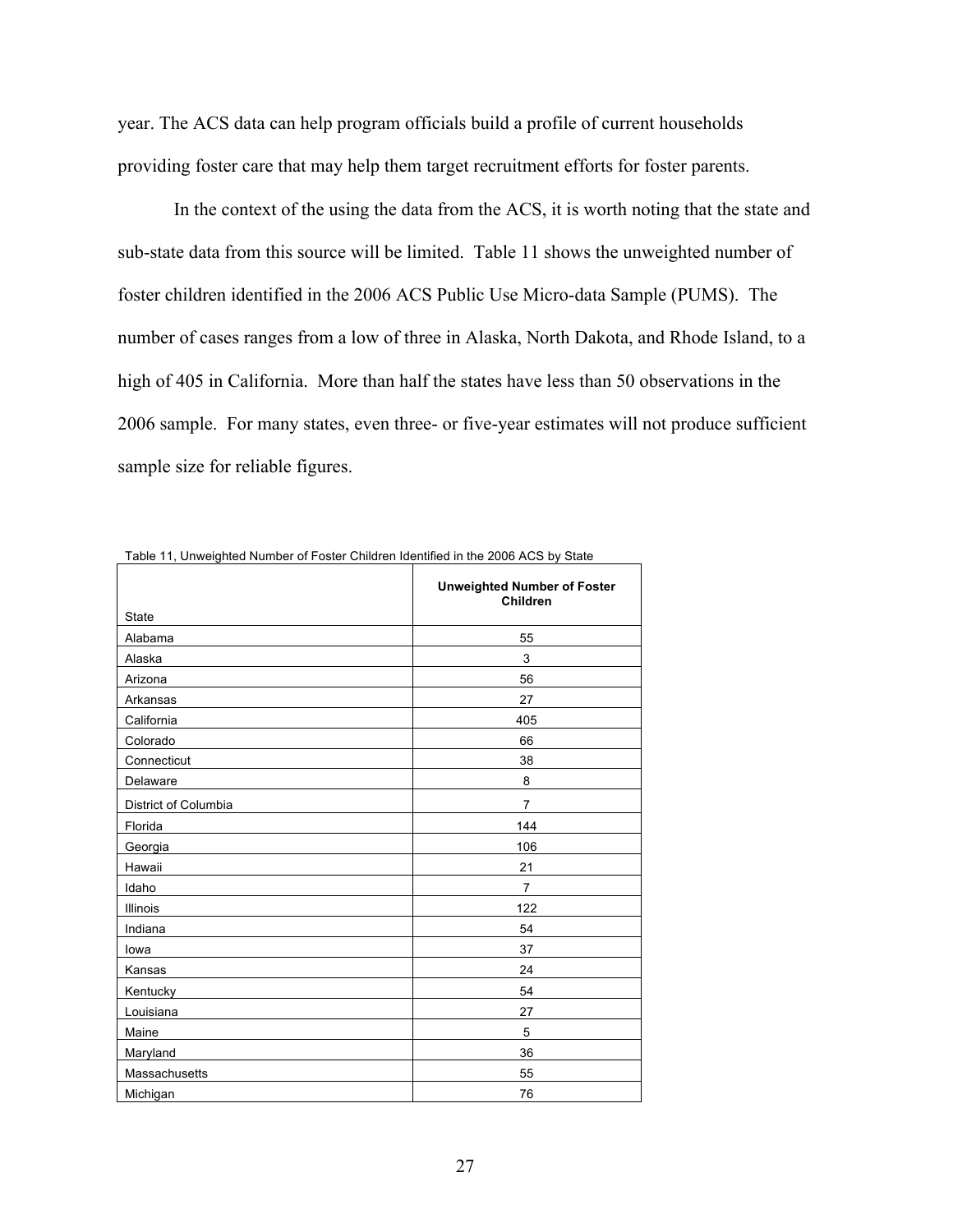| Minnesota            | 28             |
|----------------------|----------------|
| Mississippi          | 30             |
| Missouri             | 68             |
| Montana              | 9              |
| Nebraska             | 39             |
| Nevada               | 11             |
| New Hampshire        | $\overline{4}$ |
| New Jersey           | 79             |
| New Mexico           | 26             |
| New York             | 169            |
| North Carolina       | 65             |
| North Dakota         | $\mathsf 3$    |
| Ohio                 | 128            |
| Oklahoma             | 53             |
| Oregon               | 49             |
| Pennsylvania         | 103            |
| Rhode Island         | 3              |
| South Carolina       | 33             |
| South Dakota         | 11             |
| Tennessee            | 69             |
| Texas                | 261            |
| Utah                 | 18             |
| Vermont              | 6              |
| Virginia             | 53             |
| Washington           | 118            |
| <b>West Virginia</b> | 15             |
| Wisconsin            | 37             |
| Wyoming              | 8              |
| <b>TOTAL</b>         | 2,929          |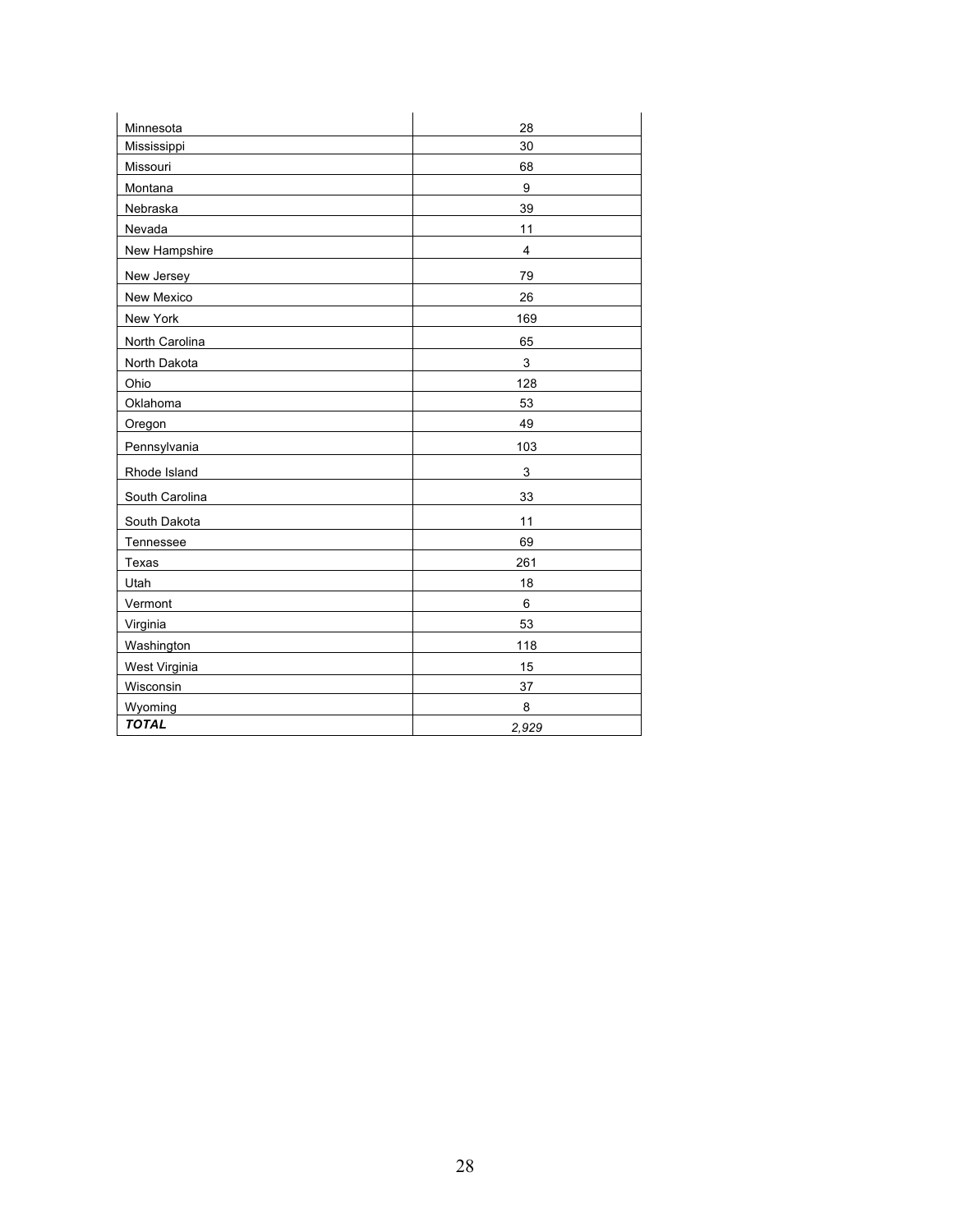## **Conclusions**

While children in foster care are one of the most vulnerable groups in our society, there is very little good data on their living situations or on foster care providers. Information from the Census Bureau can be used to broaden and deepen our understanding of these vulnerable children and the households where they live. Although the data collected in the ACS only reflect about 60 percent of all children in foster care, the Census Bureau data sources provide valuable information about the non-kinship foster family's portion of the foster care population.

ACS data show that households with foster children are substantially larger than all households with children and households with foster children are at a socioeconomic disadvantage on nearly every measure examined here when compared to all households with children based on data from the 2000 Census.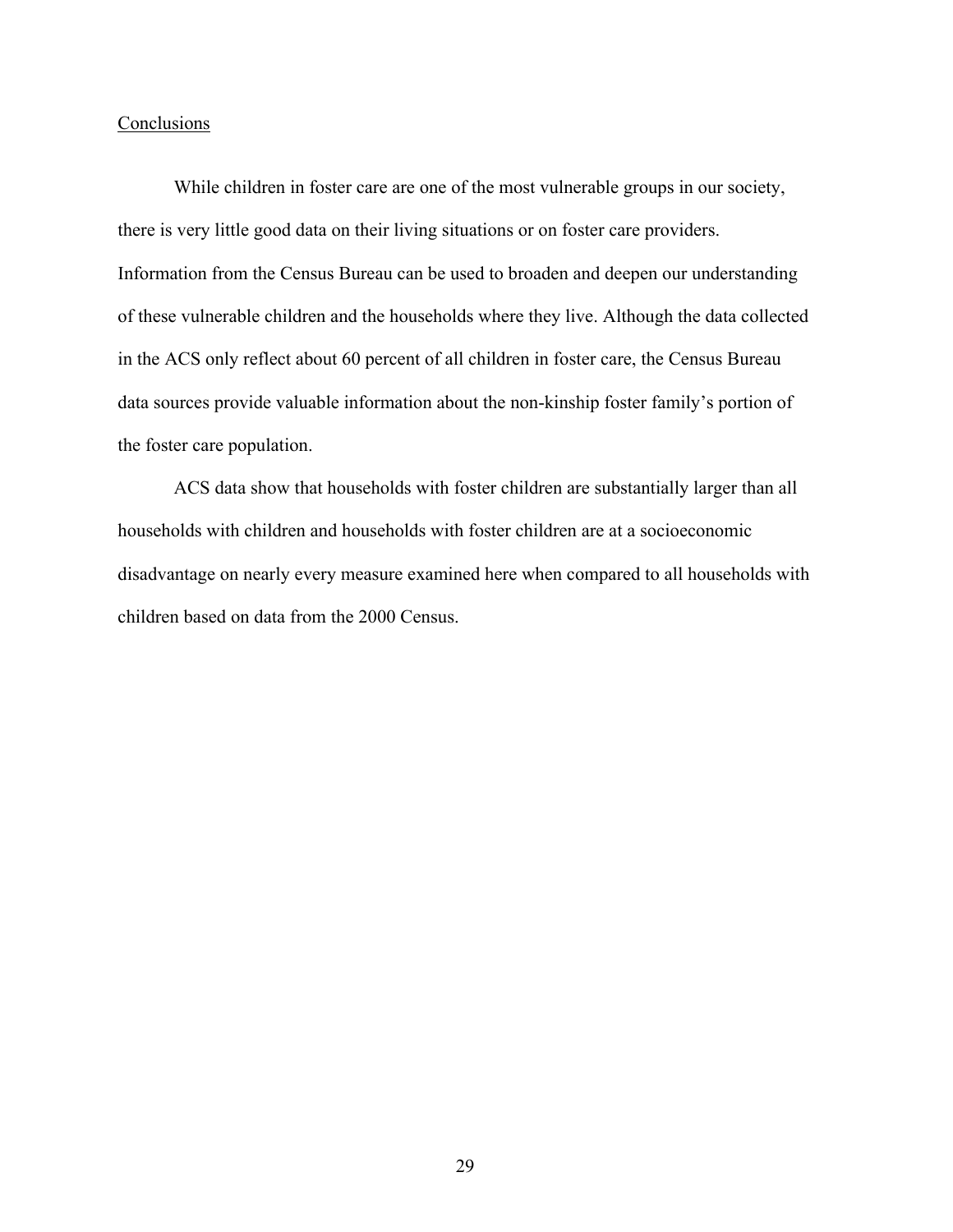## Endnotes

1 Personal correspondence from Fred Wulzcyn dated July 16, 2007.

<sup>2</sup> Shirk, Martha, and Gary Stangler, 2006, On Their Own: What Happens to Children When They Age Out of the Foster Care System, Perseus Publishing; Courtney, Mark E., et al., Midwest Evaluation of the Adult Functioning of Former Foster Youth: Outcomes at Age 19, Chapin Hall Working Paper, May 2005; Pecora, Peter J., et al., 2005, Improving Family Foster Care: Findings from the Northwest Foster Care Alumni Study, Casey Family Services, Seattle, WA.

<sup>3</sup> Jones, Brenda Harden, 2004, "Safety and Stability for Foster Children: A Developmental Perspective" in The Future of Children, Vol. 14, No. 1, p. 36, The David and Lucille Packard Foundation, online at www.futureofchildren.org.

<sup>4</sup> The <u>San Francisco Chronicle</u>, 2007, "Inconvenient Youth," p. E4, April 22.

<sup>5</sup> Courtney, Mark E., et al., 2007, Midwest Evaluation of Adult Functioning of Former Foster Youth: Outcomes at age 21, Chapin Hall, Center for Children, University of Chicago, Chicago, IL, Table 4.

<sup>6</sup> This is spelled out in a letter from Census Bureau Director Charles Louis Kincannon to the Honorable Carolyn Maloney of the Committee on Oversight and Government Reform in the U.S. House of Representatives, dated June 11, 2007.

7 2000 Census, SF 1, Table PCT15. NONRELATIVES BY HOUSEHOLD TYPES.

<sup>8</sup> AFCARS data are available online at www.acf.hhs.gov/programs/cb/stats\_research/index.htm.

<sup>9</sup> www.census.gov/prod/2004pubs/censr-14.pdf.

<sup>10</sup> The 2005 AFCARS report is available at www.acf.hhs.gov/programs/cb/stats\_research/afcars/tar/report13.htm.

<sup>11</sup> www.acf.hhs.gov/programs/cb/stats\_research/afcars/tar/report12.htm.

<sup>12</sup> Subject Definitions for 2006 American Community Survey, from U.S. Bureau of the Census, available online at

www.census.gov/acs/www/Downloads/2006/usedata/Subject\_Definitions.pdf.

<sup>13</sup> Macomber, Jennifer Ehrle, Rob Geen, and Regan Main, 2003, "Kinship Foster Care," Urban Institute, Snapshots of America's Families III, No. 14, Washington, DC.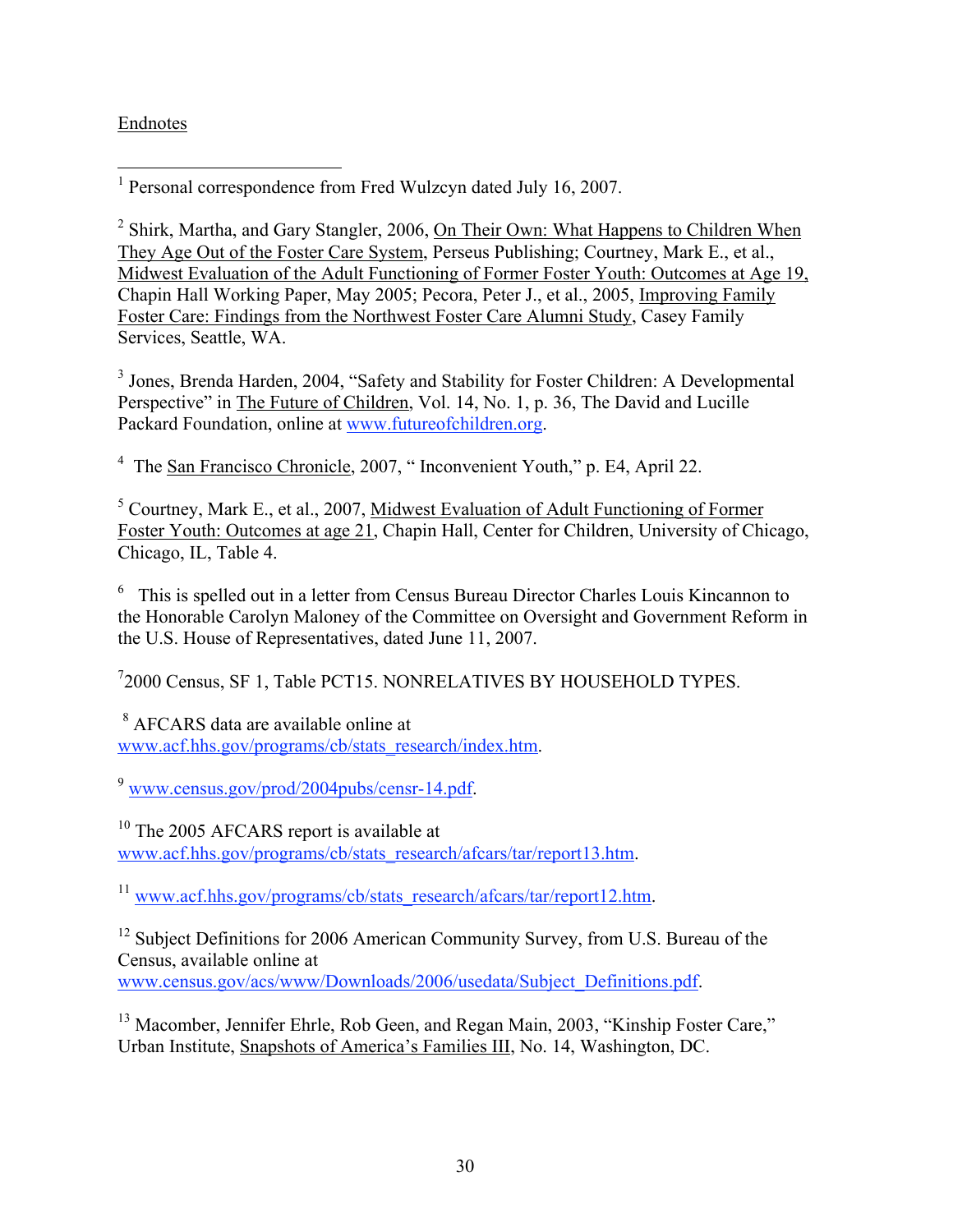<sup>14</sup> The Annie E. Casey Foundation and Child Trends, 2005, An Assessment of State-Level Data on Child Maltreatment and Foster Care: Summary of a Meeting of Experts, available on the web at www.aecf.org/KnowledgeCenter/Publications.aspx?pubguid={CDC8DC0C-AD2E-462E-A0B4-B8CC290E760F}.

<sup>15</sup> Macomber, Jennifer Ehrle, Rob Geen, and Regan Main, 2003, "Kinship Foster Care," Urban Institute, Snapshots of America's Families III, No. 14, Washington, DC.

<sup>16</sup> Ehrle, Jennifer and Rob Geen, 2002, "Identifying a Child Welfare Population In National Surveys, Consortium on Child Well-Being Indicators for Child Welfare Population," Urban Institute, Washington, DC.

<sup>17</sup> See for example, Rhodes, Kathryn W., John G. Orme, and Cheryl Buehler, "A Comparison of Family Foster Parents Who Quit, Consider Quitting, and Plan to Continue Fostering," Social Service Review March 2001, pp 84-114

<sup>18</sup> McLanahan, Sara, and Gary Sandefur, 1994, Growing Up with a Single Parent: What Hurts, What Helps, Harvard University Press, Cambridge MASS.

<sup>19</sup> DeNavas-Walt, Carmen, Bernadette D. Proctor, and Jessica Smith, 2007, "Income, Poverty and Health Insurance Coverage in the United States: 2006," Current Population Reports, Series P60-233, Table b-3.

 $20$  Same-sex unmarried partners are included in cohabiting couples, the same as opposite-sex unmarried partners, although very few same-sex unmarried partners have foster children in the household.

<sup>21</sup> Mayer, Susan E., 1997, "Income, Employment, and the Support of Children," in Hauser, Robert M., Brett Brown, and William Prosser, (Editors), Indicators of Children's Well-Being, Russell Sage Foundation, New York City; Smith, J. R., Jeanne Brooks-Gunn, and A. P. Jackson, 1997, "Parental Employment and Children," in Hauser, Robert M., Brett Brown, and William Prosser, (Editors), Indicators of Children's Well-Being, Russell Sage Foundation, New York City.

<sup>22</sup> U.S. Government Accountability Office, 2007, African American Children in Foster Care: Additional HHS Assistance Needed to Help States Reduce the Proportion in Care, GAO-07-816, July, Washington, DC.

<sup>23</sup> Macomber, Jennifer Ehrle, Rob Geen, and Regan Main, 2003, "Kinship Foster Care," Urban Institute, Snapshots of America's Families III, No. 14, Washington, DC.